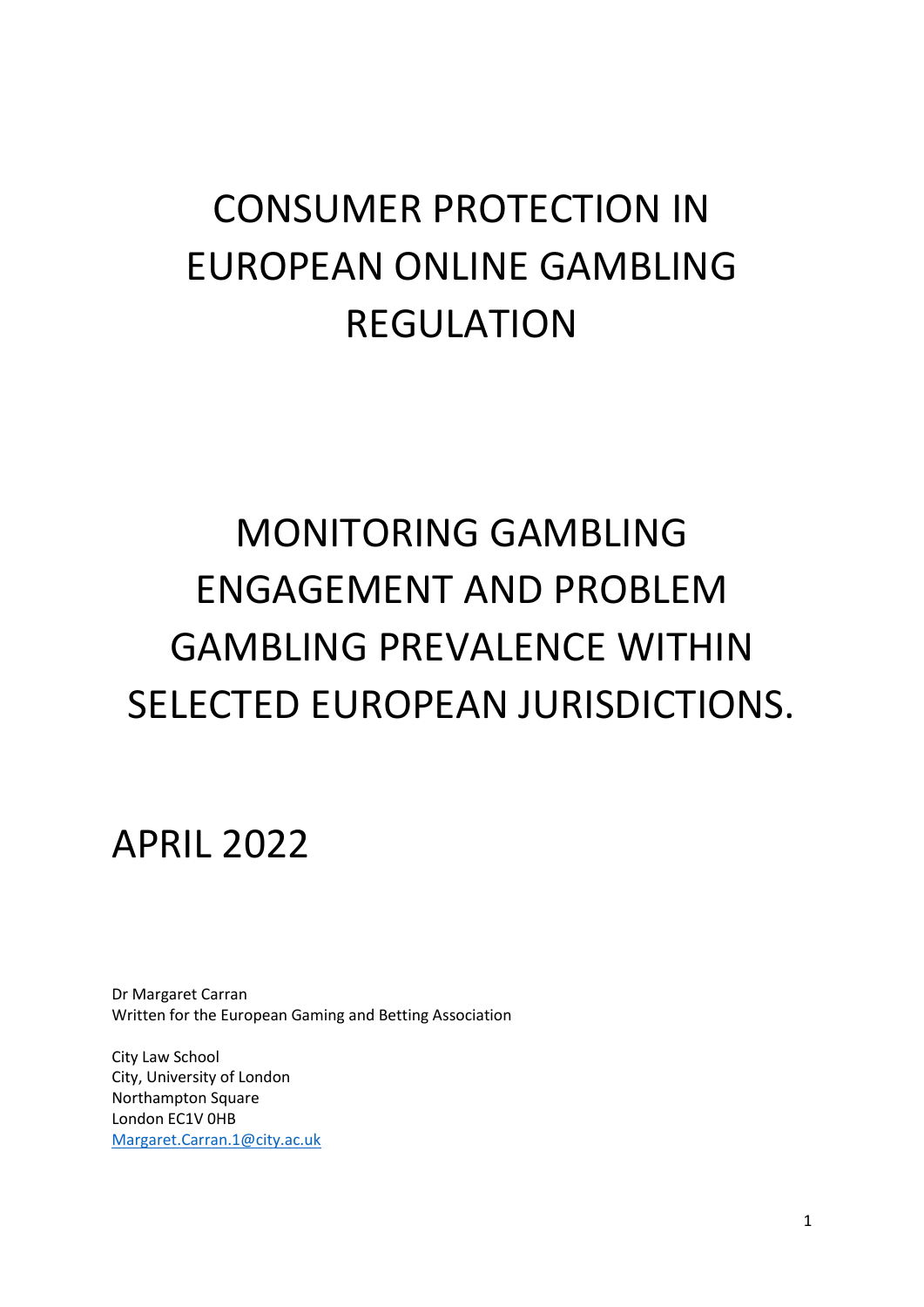# **Content Page**

|         | Cover page                                                                            | 1  |
|---------|---------------------------------------------------------------------------------------|----|
|         | Content page                                                                          | 2  |
| 1       | <b>SECTION I - INTRODUCTION</b>                                                       |    |
| 1.1     | Executive Summary / Key Findings                                                      | 3  |
| 1.2     | Background to the study                                                               | 4  |
| $1.3\,$ | <b>Terms of Reference</b>                                                             | 7  |
| 1.4     | Methodology                                                                           | 8  |
| 1.5     | Acknowledgement                                                                       | 9  |
| 2       | <b>SECTION II - PROJECT'S FINDINGS IN DETAILS</b>                                     |    |
| 2.1     | Gambling engagement and problem gambling measurement methods                          | 10 |
| 2.1.1   | National prevalence studies 1998-2015 - findings from systematic<br>research studies  | 10 |
| 2.1.2   | Jurisdictional approaches to measurements 2015/2016-2020                              | 12 |
| 2.1.3   | Problem gambling screening tools and identification of gambling-related<br>harms      | 15 |
| 2.1.4   | Reported gambling engagement rates and problem gambling levels (non-<br>standardised) | 21 |
| 3       | <b>SECTION III - CONCLUSION</b>                                                       |    |
| 3.1     | Conclusion                                                                            | 27 |
| 3.2     | Limitation / Disclaimer                                                               | 28 |
| 3.3     | Appendix 1 - Survey questions                                                         | 29 |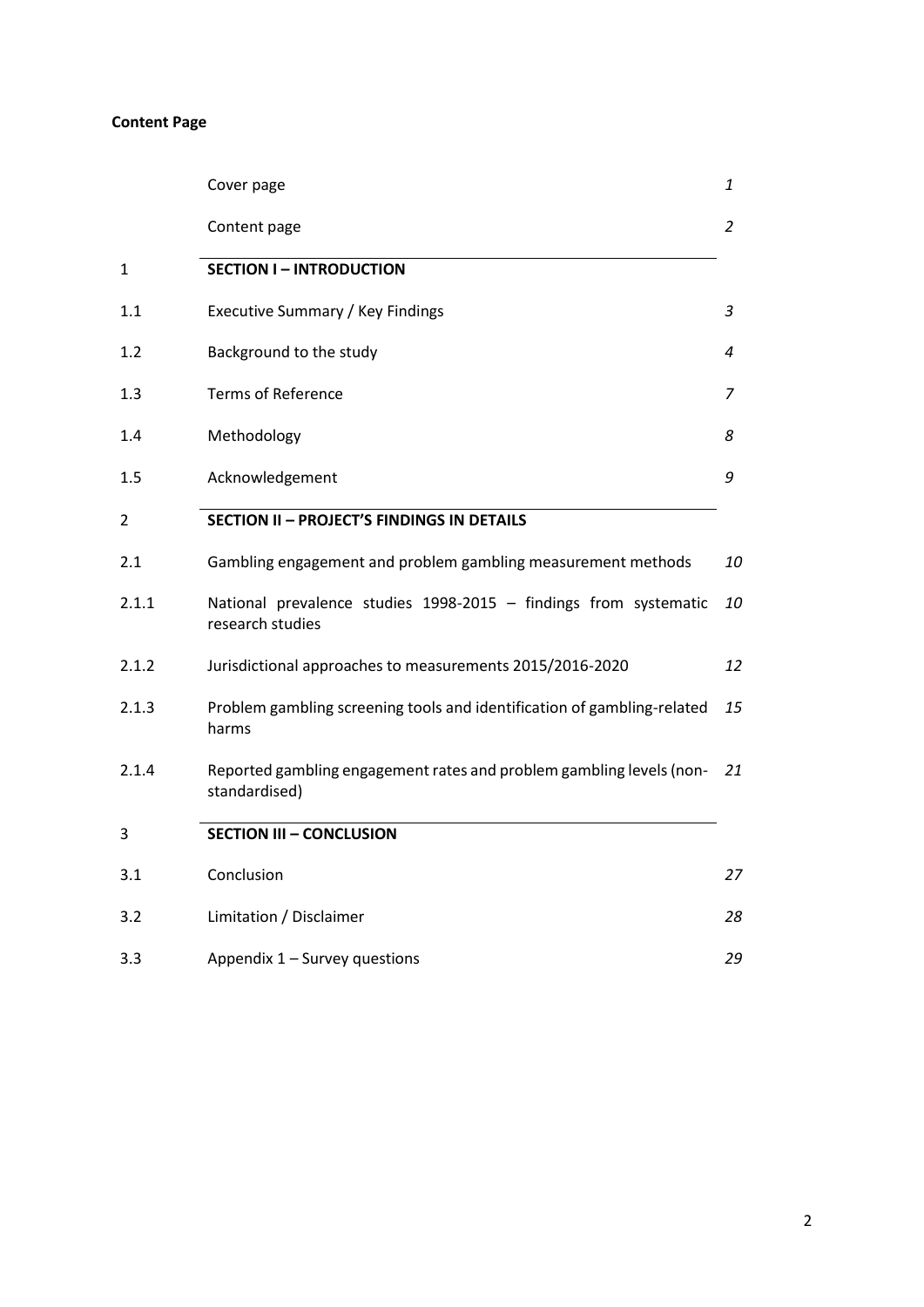#### **1. SECTION I – INTRODUCTION**

## **1.1. Executive Summary / Key Findings**

- Data for the purpose of this study was obtained from the relevant gambling authorities in 19 European countries (Austria, Belgium, Cyprus, Czech Republic, Denmark, Finland, Greece, Ireland, Italy, Latvia, Lithuania, Malta, the Netherlands, Portugal, Slovakia, Slovenia, Spain, Sweden, the United Kingdom). Additionally, responses for France were received from the French national gambling association (AFJEL) bringing the total number of jurisdictions included in this report to 20.
- Data about gambling engagement and problem gambling prevalence levels are collected through regular, systematic, and nationally sponsored surveys in 12 jurisdictions (Austria, Cyprus, Czech Republic, Denmark, Finland, France, Greece, Malta, the Netherlands, Spain, Sweden, and the United Kingdom). National surveys are also carried out in other countries but not necessarily in a prescribed or regular manner. Such surveys are carried out in Belgium, Ireland, Italy, and Latvia.
- Regular national regular surveys are carried out at various intervals. The most frequent surveys are carried out in the UK (quarterly) and in Czech Republic (annually) while Denmark has the longest interval of 5 years.
- National surveys are administered using various methods. Gambling prevalence surveys or population-based gambling surveys are used in 7 jurisdictions (Austria, Cyprus, Denmark, Finland, Malta, the Netherlands, and Sweden) while Health Surveys are the preferred vehicle in France, Sweden, and the UK. In Great Britain the results from the Health Surveys are supplemented with results of quarterly telephone surveys carried out by the Gambling Commission. Czech Republic and Spain ask gambling-related questions in their broader health and lifestyle surveys.
- The age range of surveyed population vary across jurisdictions. The minimum age to participate in the 'adult' surveys are 15 years old in Czech Republic, Finland and Spain, 16 years old in the UK and 18 years old in France, Greece, Italy, and Malta. The maximum age for inclusion is 64 years old in Spain, 74 years old in Finland and 75 years old in France. There is no upper limit in Italy and Malta.
- 3 countries (Portugal, Slovakia, and Slovenia) estimate gambling engagement and problem gambling prevalence levels through reference to the number of registered players and through the number of players on the self-exclusion registers.
- Levels of problem gambling are estimated from the surveys using a variety of screening tools. 4 jurisdictions (Czech Republic, Denmark, Finland, the UK) use two screening tools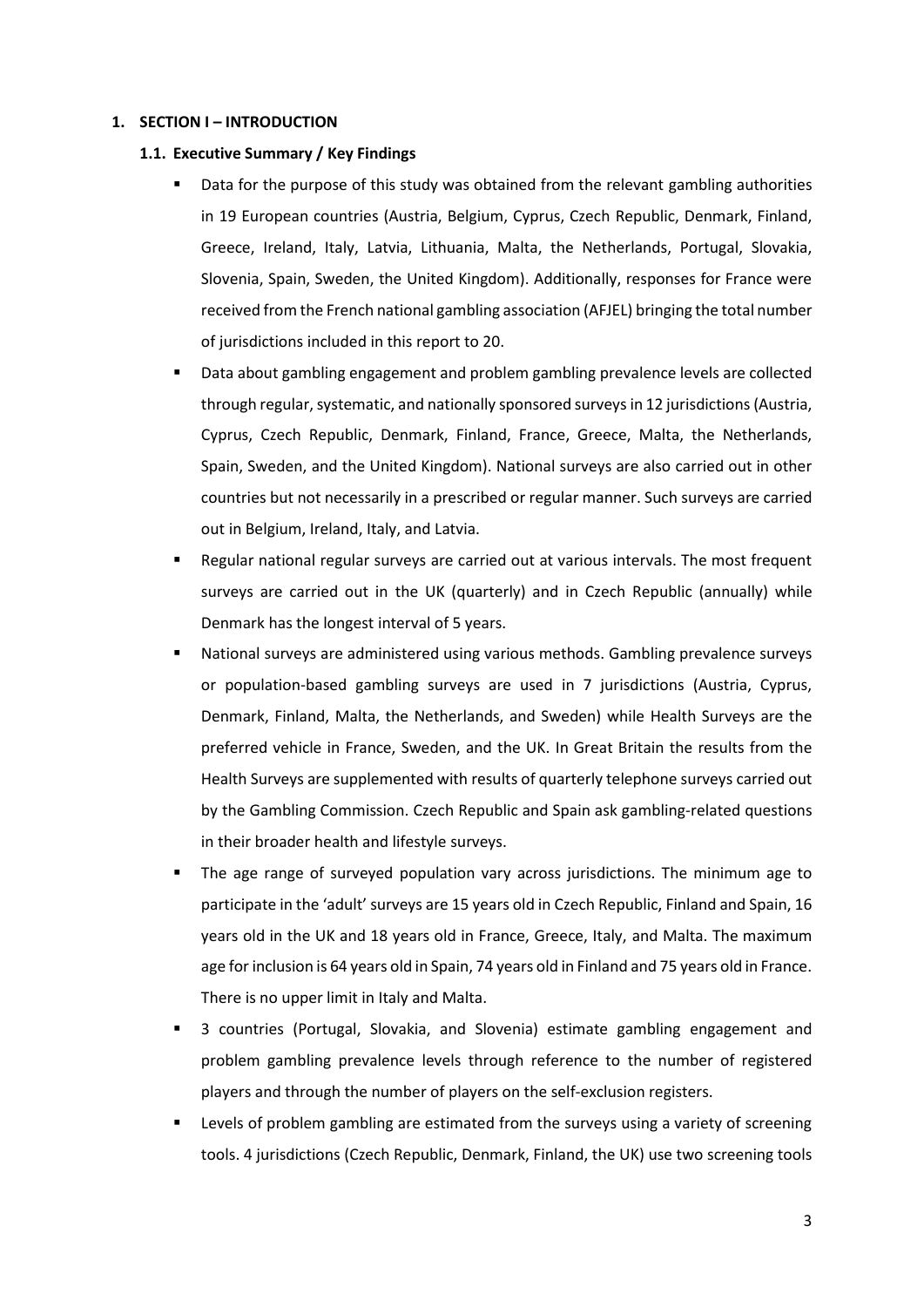with reference to the same survey. The most common screening tool is PGSI and has been adopted in 9 countries (Czech Republic, Denmark, Finland, France, Greece, Italy, Ireland, Sweden, the UK). Other screening tools used include NODS (Cyprus, Denmark), SOGS (Finland, the Netherlands), DSM-V – Belgium, DSM-IV – UK, GSI (abbreviated version) (Sweden), Lie/Bet Screen (Czech Republic), and a bespoke tool (Malta).

- Problem gambling is typically defined by reference to either IDC-10 or DSM criteria, or both.
- The only country with statutory list of gambling–related harm is Finland. However, all other countries reported high level of awareness of gambling–related harms among all relevant stakeholders.
- Reported gambling engagement for the period between 2015 2020 range from 32.9% (Czech Republic in 2016, including lotteries) to 80% (Finland in 2015, including lotteries).
- Reported levels of problem gambling range from 0.3% (Ireland in 2019/2020) to 6.4% (Latvia in 2019). However, existing divergences in survey methodologies, screening tools, survey timings and target age ranges make any meaningful comparisons between jurisdictions very difficult.
- This report recommends the creation of a pan-European, multi-jurisdictional gambling and problem gambling prevalence survey that would target the adult population across all European countries. Such a survey would need to adopt a common methodology that would be utilised in all jurisdictions at the same time and should be carried out with consistent intervals. It would enable meaningful comparisons and assessments of gambling engagement and problem gambling trends across Europe, foster more common understandings of problem gambling and its prevalence, and support more effective approaches to reducing problem gambling.

#### **1.2. Background to the study**

The gambling sector continues to remain a versatile business at the forefront of technological and marketing advancements. Historically, the regulation of gambling has seen a significant level of fluctuations that ranged from outright prohibitions, through to a myriad of regulatory restrictions of varying intensity, to the extensive use of gambling activity, especially lotteries, to generate state revenues in times of crisis<sup>1</sup>. Regulatory choices have typically been underpinned by balancing the desire to take advantage of gambling-related benefits with the need to protect the individuals and the

 $1$  M Egerer, V Marionneau, J Nikkinen, Gambling Policies in European Welfare States: Current Challenges and Future Prospect, Edited Collection (2018) Palgrave Macmillan.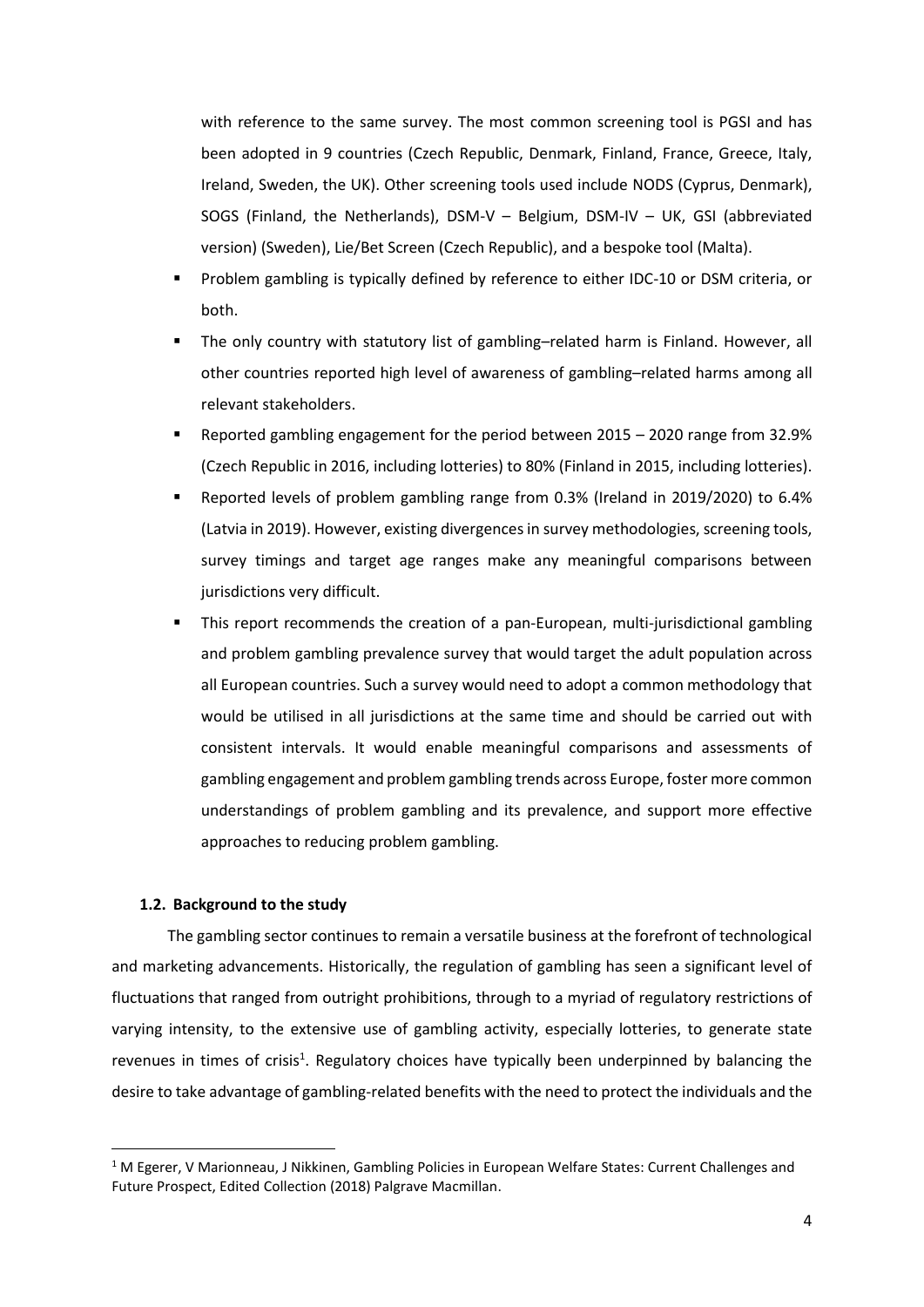public from gambling-related harms. Over the last decade, within European countries, the regulatory trajectory has clearly favoured permitting gambling to operate as a legitimate industry which is subject to strict social responsibility measures intended to minimise gambling-related externalities. As of 1<sup>st</sup> October 2021, gambling, including online gambling, has been legalised in all EU Member States and while the overarching regimes continue to vary, there is no longer any EU country that formally prohibits any form of gambling either online or in land-based venues. This current position can be attributed to the generally accepted view that gambling prohibitions do not tend to prevent people from gambling and, as such, being exposed to gambling-related harms. Instead, legislation with strict controls is likely to protect customers in a more effective manner while at the same time producing substantial benefits to society, not only at the economic levels but also socially. Nonetheless, the risk of gambling related harms that can be suffered by individuals necessitates careful analysis and ongoing monitoring of problem gambling prevalence levels to ensure that any regulatory or legislative regime achieves the most optimum equilibrium that protects society without imposing unnecessary burdens on a legitimate industry.

Gambling-related condition was first recognised by the World Health Organisation in 1977 and has been included in the Statistical Classification of Diseases and Related Health Problems ICD-9 under the formal name of 'excessive gambling'.<sup>2</sup> This was followed by a formal recognition of 'pathological gambling' in 1980 when it was added for the first time to the American Psychiatric Association's Manual of Mental Disorder (DSM-III) and classified as an impulse control disorder.<sup>3</sup> Since then, medical, and technological advances provided further in-depth evidence of the nature of the disorder which led to its renaming and reclassification. In the current DSM-V classification, introduced in 2013, pathological gambling has been renamed as a gambling disorder and has been reclassified as belonging to behavioural addiction alongside other substance-based addiction, such as alcohol and drugs, rather than a category of impulse control disorders.<sup>4</sup> Since 1<sup>st</sup> of January 2022, the new ICD-11 also reclassified gambling addiction as a gambling disorder that is either predominantly online or predominantly offline and placed it in the chapter of Substance Use and Related Disorder. 5

The need to protect public health and more specifically individuals who are, or may be, vulnerable to gambling-related harm is incorporated within the legislative and regulatory provisions of many European countries either expressly or implicitly. For example, Sweden provides in their

<sup>&</sup>lt;sup>2</sup> M Fauth-Buhler, K Mann, MN Potenza, 'Pathological gambling: a review of the neurobiological evidence relevant for its classification as an addictive disorder' 920170 22(4) Addict Biol (Jul) 885.

<sup>&</sup>lt;sup>3</sup> R Ladouceur, M Walker, 'Adults: Clinical Formulation & Treatment' in Comprehensive Clinical Psychology, 1998.

<sup>4</sup> DSM-V classification.

<sup>&</sup>lt;sup>5</sup> ICD-11 classification.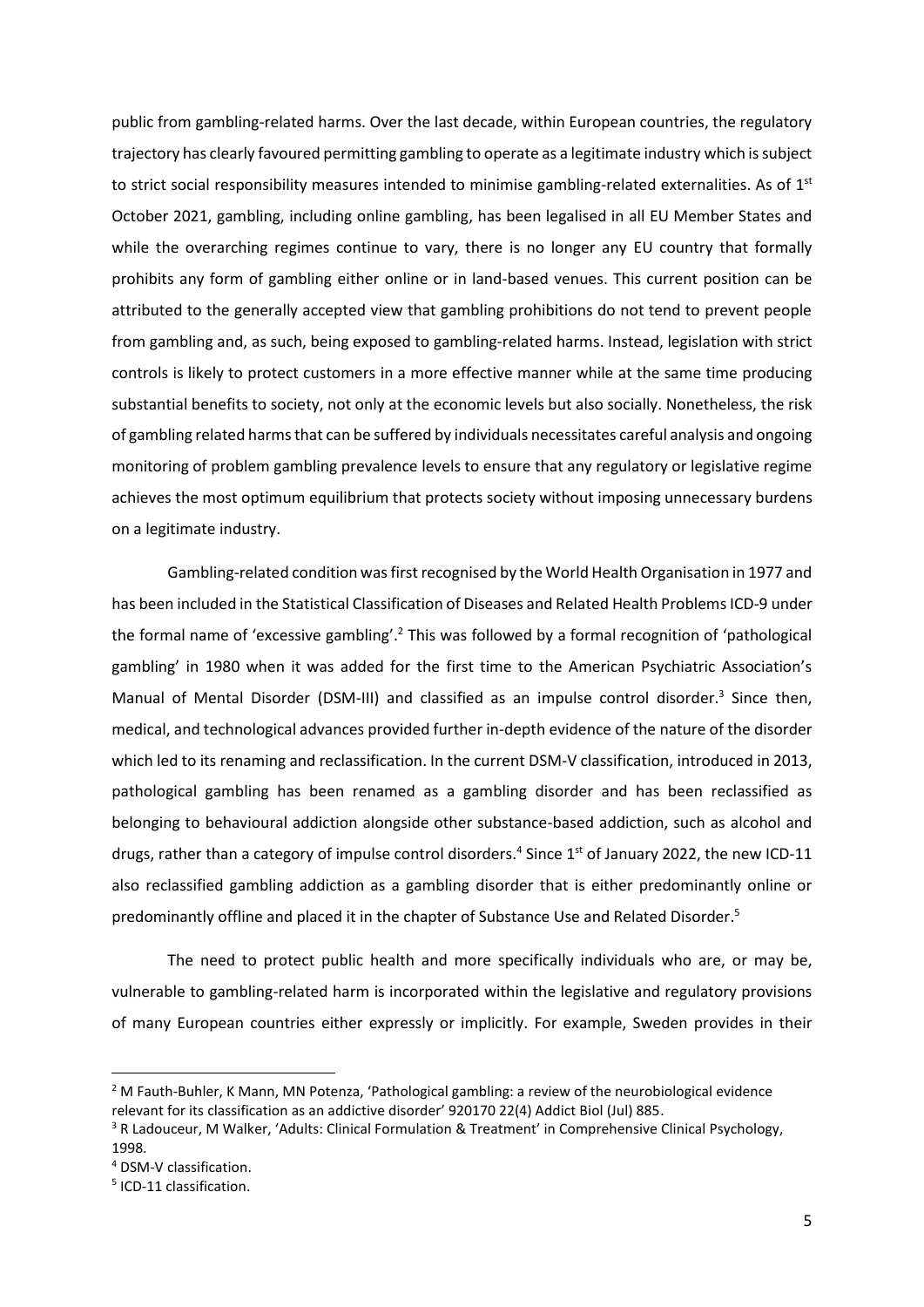Gambling Act 2018; 1138 Chapter 3, par.1(3) that *'the business of gambling services providers shall be appropriate from a public perspective and conducted in a sound and secure manner under public*  control. This implies, among other things, ... that the negative impact of gambling shall be limited<sup>'</sup>.<sup>6</sup> In a similar manner, albeit slightly more directly, the Polish Gambling Act 2009 also provides that '*in order to ensure the protection of game participants against adverse effects of gambling, an entity exercising the monopoly in the scope of games on gambling machines shall be bound to implement the*  regulations of responsible gaming'.<sup>7</sup> Also, in Malta, Chapter 583 of the Law of Malta, s.4(1) specifies that *'the governance and supervision of the gaming sector shall achieve the following main regulatory objectives… (d) to ensure that interest of minors and other vulnerable persons are adequately safeguarded*'. The German Draft Interstate Treaty 2021 started in its first paragraph that the objectives of the State Treaty were, with equal priority, *'(1) to prevent the occurrence of gaming and betting addiction and to create the precondition for an effective addiction control … (3) to ensure youth protection and player protection*'. Similarly, the English Gambling Act 2005 specifically lists the protection of children and other vulnerable people as one of their three licensing objectives. <sup>8</sup> Those examples demonstrate that regulatory choices, in addition to other variables, will typically be underpinned by the need to protect players from gambling-related harm, but it also implies that their actual effectiveness will also be monitored and evaluated at regular intervals. This is because the focus on social responsibility measures and other controls within a country's individual regulatory approach to gambling intends to mitigate the risks of individuals developing the types of mental illnesses referred to in the diagnostic manuals but those must be proportionate to the risks, should not impose unnecessary burdens and should be driven by a robust evidence base. This can only be achieved through regular evaluation and ongoing coherent assessment of gambling-related trends.

Research into gambling engagement and problem gambling prevalence levels globally has a long-standing history. Many prevalence studies have been carried out in many jurisdictions using nationally representative samples of populations and samples that were collected from within the community settings, or those that focused on specific subgroups of the populations. Those tend to include students, prisoners, athletes, and those who present themselves with gambling-related problems in clinical settings. These studies typically collect data that allow estimates to be made of the proportion of populations that engage in gambling overall, in specific forms of gambling and their socio-economic and demographic characteristics. They also typically provide details of the proportions of gamblers who display symptoms of problem gambling either in the previous 12 months preceding

<sup>6</sup> Swedish Gambling Act 2018: 1138 Chapter 3, par.1(3) (translated).

<sup>7</sup> Polish Gambling Act 2009.

 $8$  Gambling Act 2005, s.1(c).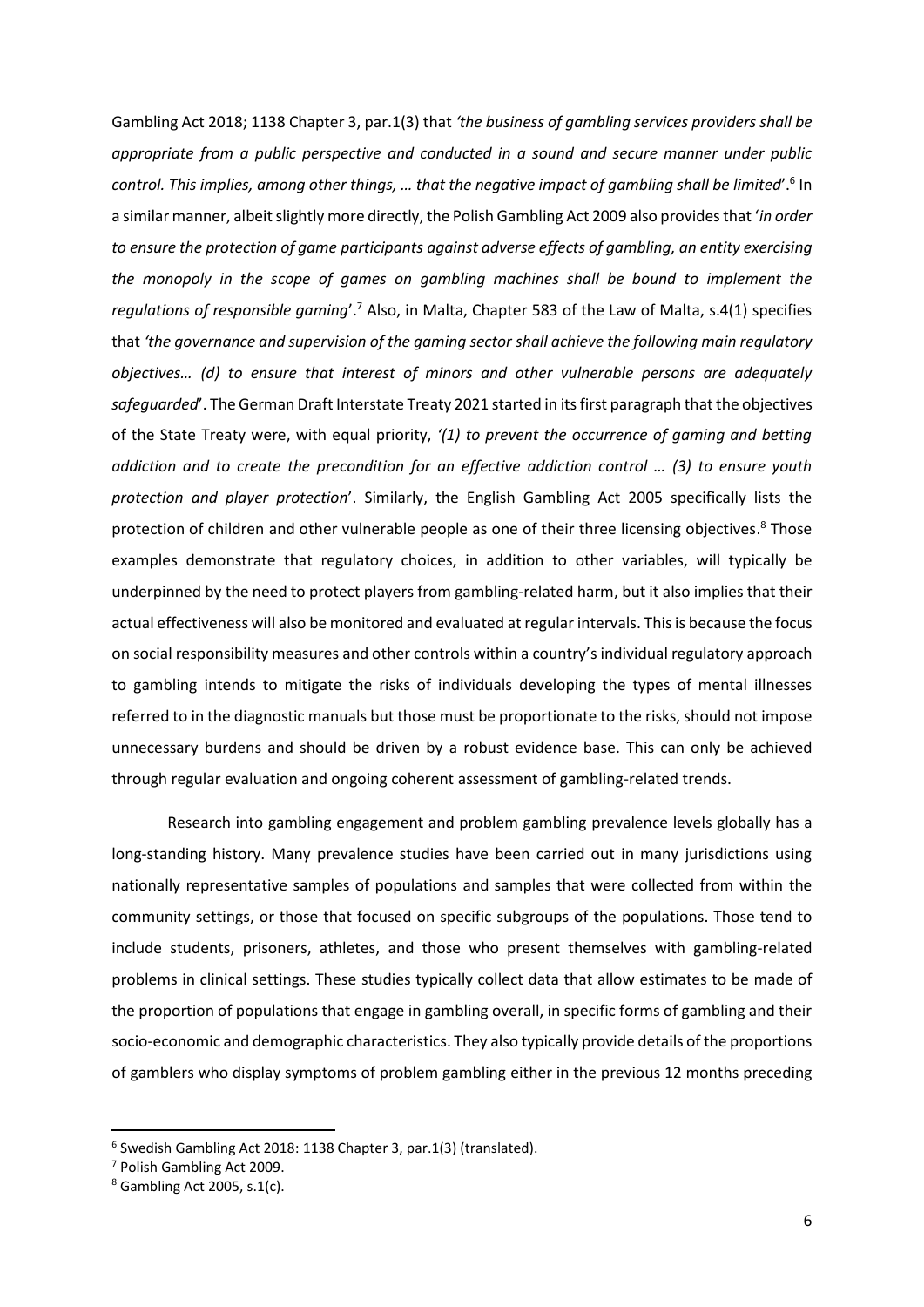the survey or, more rarely, during their lifetime. Generated results typically then classify people as non-gamblers and players, and players are divided into non-risk gamblers, those who are at risk of problem gambling and those who already display symptoms of problem gambling that can be either moderate or severe. <sup>9</sup> Many of the research studies have also focused on the identification of specific characteristics (such as gender, socio-economic status, age, and others) that increase the risk of developing problem gambling and what types of interventions are, or are not, effective at minimising those risks. However, with only some notable exceptions, there appears to be a distinct lack of a coordinated international approach to the studies, and the intervals at which they are being carried out are not synchronised between different countries. In some countries, they are also rather sporadic. They are also carried out by different actors at different times with diverse sample sizes, only some of which are representative of the population. They also use varied methods and screening tools. Different actors include academic scholars, charitable and other voluntary associations, the gambling industry itself, and the regulatory bodies. Some are mandated by the state, while others are sponsored by research grants or industry fundings. While systematic views of available research are often carried out, <sup>10</sup> those tend to focus on publications in peer-reviewed academic journals and do not aim to identify individual jurisdictional approaches.

This exploratory fact-finding study aims to fill this gap by identifying regulatory approaches to measuring gambling engagement and problem gambling prevalence levels in selected European countries as reported by their national authorities.<sup>11</sup> It aims to identify which jurisdictions assess gambling engagement and the prevalence of problem gambling via systematic, nationally sponsored surveys and which countries rely on alternative methods to assess those aspects within their territory. It also intends to identify commonalities and differences and to encourage conversations about the need (or lack of it) of systematic and coherent approaches to the measurement of gambling engagement and problem gambling prevalence levels.

#### **1.3. Terms of Reference**

The European Gaming and Betting Association (EGBA) contracted City, University of London to undertake an exploratory fact-finding exercise to ascertain how European countries monitor gambling engagement and problem gambling prevalence within their jurisdictions. The study scope is to explore whether and how often jurisdictions carry out systematic, national surveys of gambling engagement

<sup>9</sup> HJ Shaffer, MN Hall, V Bilt, 'Estimating the prevalence of disordered gambling behaviour in the US and Canada: A research synthesis' (1999) 89 American Journal of Public Health 1369.

<sup>&</sup>lt;sup>10</sup> E.g, F Calado, M Griffiths, 'Problem Gambling Worldwide: An Update and Systematic Review of Empirical Research (2000-2015)' 2016) 5(4) Journal of Behavioural Addiction 592.

<sup>&</sup>lt;sup>11</sup> As determined by geographical locations rather than membership of the European Union to include the United Kingdom.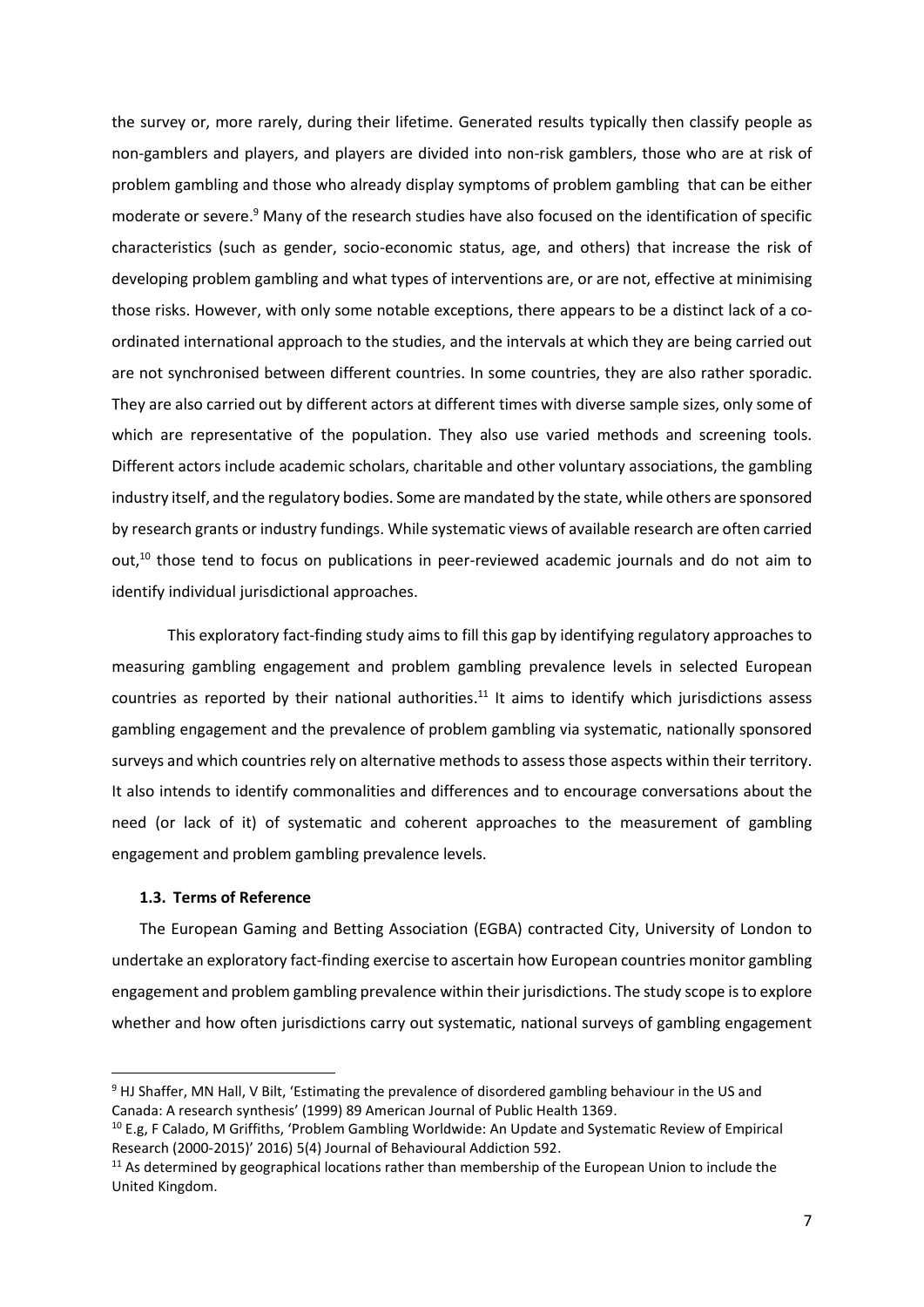and of problem gambling prevalence, the type of instrument used to collect this data, and the screening measure used to assess levels of problem gambling. In this study, the term problem gambling, is used as an umbrella term that includes problem gambling, pathological gambling, and gambling disorders. This is to aid clarity of presentation, but it must be noted that it does not fully represent the various jurisdictional approaches as countries describe their levels using different terminologies. The study also attempts to determine whether jurisdictions have adopted their own definitions of gambling related harms and, if so, whether those have been adjusted to accommodate any cultural differences that may exist within any given jurisdiction and whether any country has formally adopted an official definition of problem gambling. Furthermore, the study also collected and presents the most recent data, when available, on overall gambling engagement and problem gambling prevalence.

The findings illustrate responses from 20 European countries that include 19 EU Member States and the United Kingdom. Data included in this report has been provided by the gambling authorities from all the included countries except for France. Data for France was provided by the country's online gambling association (AFJEL) as the gambling authority formally declined to participate in the project. Responses from the national authorities were collected between the period of March 2021 and February 2022.

The author declares that outside the fee paid for this project, no other conflict of interest arises.

#### **1.4. Methodology**

The study was carried out between March 2021 and February 2022. It commenced at the same time as a jurisdictional study<sup>12</sup> that evaluated EU Member States' regulatory framework against the background of the Commission Recommendation 2014/478/EU. National authorities were asked to complete both surveys: regulatory and gambling engagement monitoring survey at the same time. The list of regulatory contacts was provided by the EGBA who also supported the collection of the data. Those included members of the relevant regulatory bodies or relevant officials (ministers or otherwise) who are responsible for gambling-related regulations. Respondents were asked to answer a brief set of questions that related to the methods their country's use to assess levels of problem gambling, whether their jurisdiction carries out systematic, national surveys of gambling engagement, and national problem gambling prevalence levels and their methodologies. It further asked whether

<sup>&</sup>lt;sup>12</sup> M Carran, Consumer Protection in EU Online Gambling Regulation: Review of the Implementation of Selected Provisions of the European Commission Recommendation 2014/478/EU across EU Member States (2021) EGBA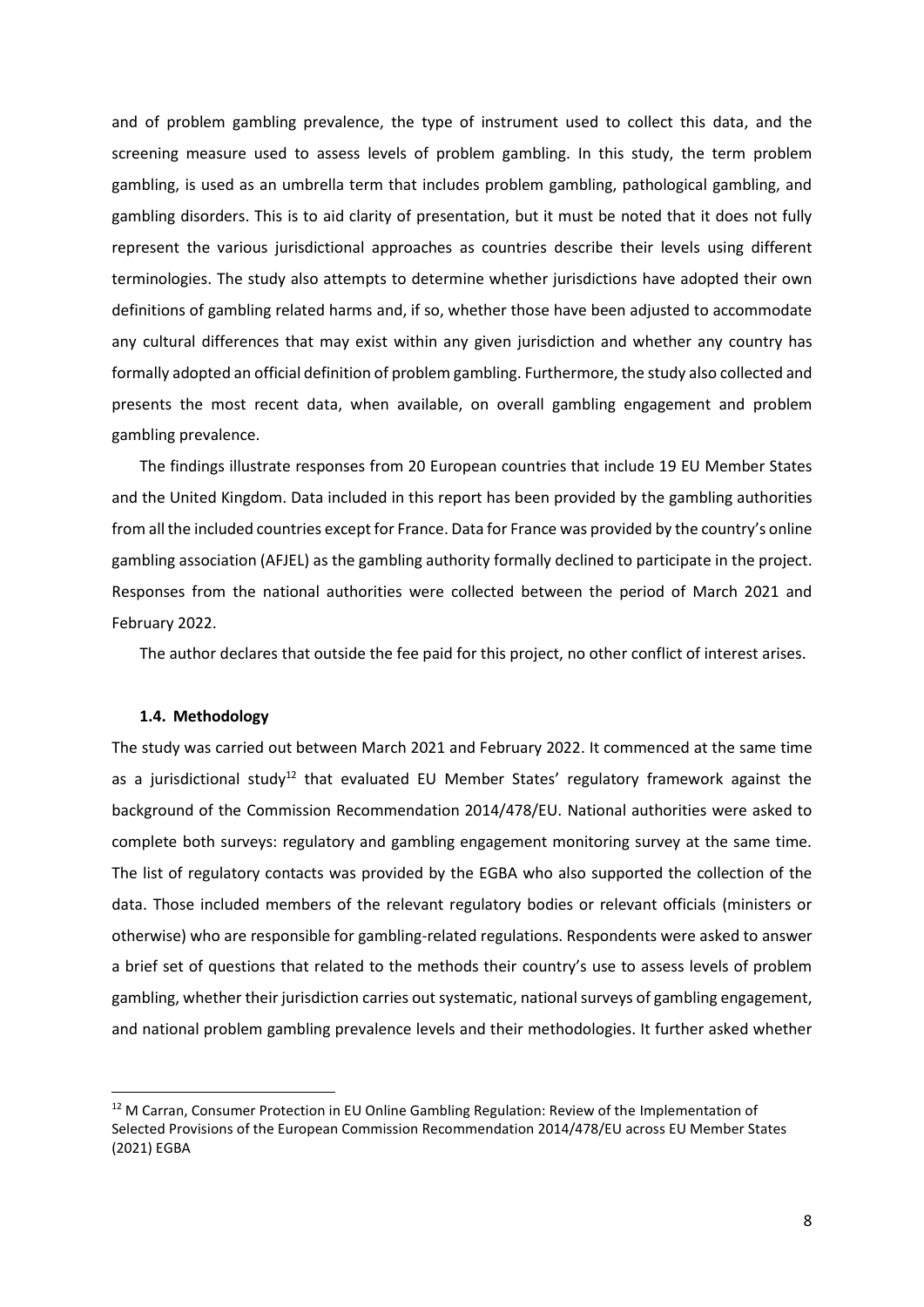their country adopted an official definition of problem gambling and gambling-related harm and requested details of gambling engagement and problem gambling levels over the period of 2016 to 2020. They were also asked to comment whether the data allowed them to identify any specific trends in behaviours or levels of engagement or problem gambling. Responses were received from Austria, Belgium, Cyprus, Czech Republic, Denmark, Finland, Greece, Ireland, Malta, the Netherlands, Latvia, Lithuania, Spain, Slovakia, Slovenia, Italy, Portugal, the United Kingdom, and Sweden. Response from Ireland was only partial, but those details are also included in the report together with the data from the latest Irish results published in 2022 from the 2019-2020 National Drug and Alcohol Survey.<sup>13</sup> To obtain further responses, additional surveys were sent to national gambling associations in Europe. This stage generated a response for France that was suitable for inclusion. Responses were also received for Bulgaria and Romania but due to technical issues, those could not have been included in this report. In addition to the data collected from regulatory authorities, online doctrinal research was also carried out to identify systematic reviews of the current research into gambling engagement and problem gambling prevalence in Europe between 2015 and 2021. This research was carried out using Google Scholars, Web of Science, PubMet and City, University of London's online library. Details from the identified articles are included in the discussion, when relevant. As the study is exploratory in nature, only high-level broad details were collected and are represented in the findings.

#### **1.5. Acknowledgement**

This project presents information that has been provided to the author of this report by the national gambling authorities or members of the relevant national department / ministry responsible for gambling- or health-related matters within given jurisdictions. The main contribution of the study stems from the information provided by the respondents that are not necessarily in a public domain. As such I would like to thank all respondents who completed the surveys as this report would not have been possible without their input. The EGBA is also thanked for its assistance with the provision of relevant contact details and for its help with data collection.

<sup>&</sup>lt;sup>13</sup> Mongan D, Millar SR, Doyle A, Chakraborty S, and Galvin B (2022) Gambling in the Republic of Ireland: Results from the 2019-20 National Drug and Alcohol Survey. Dublin: Health Research Board; retrieved from [https://www.drugsandalcohol.ie/35305 in February 2022.](https://www.drugsandalcohol.ie/35305%20in%20February%202022)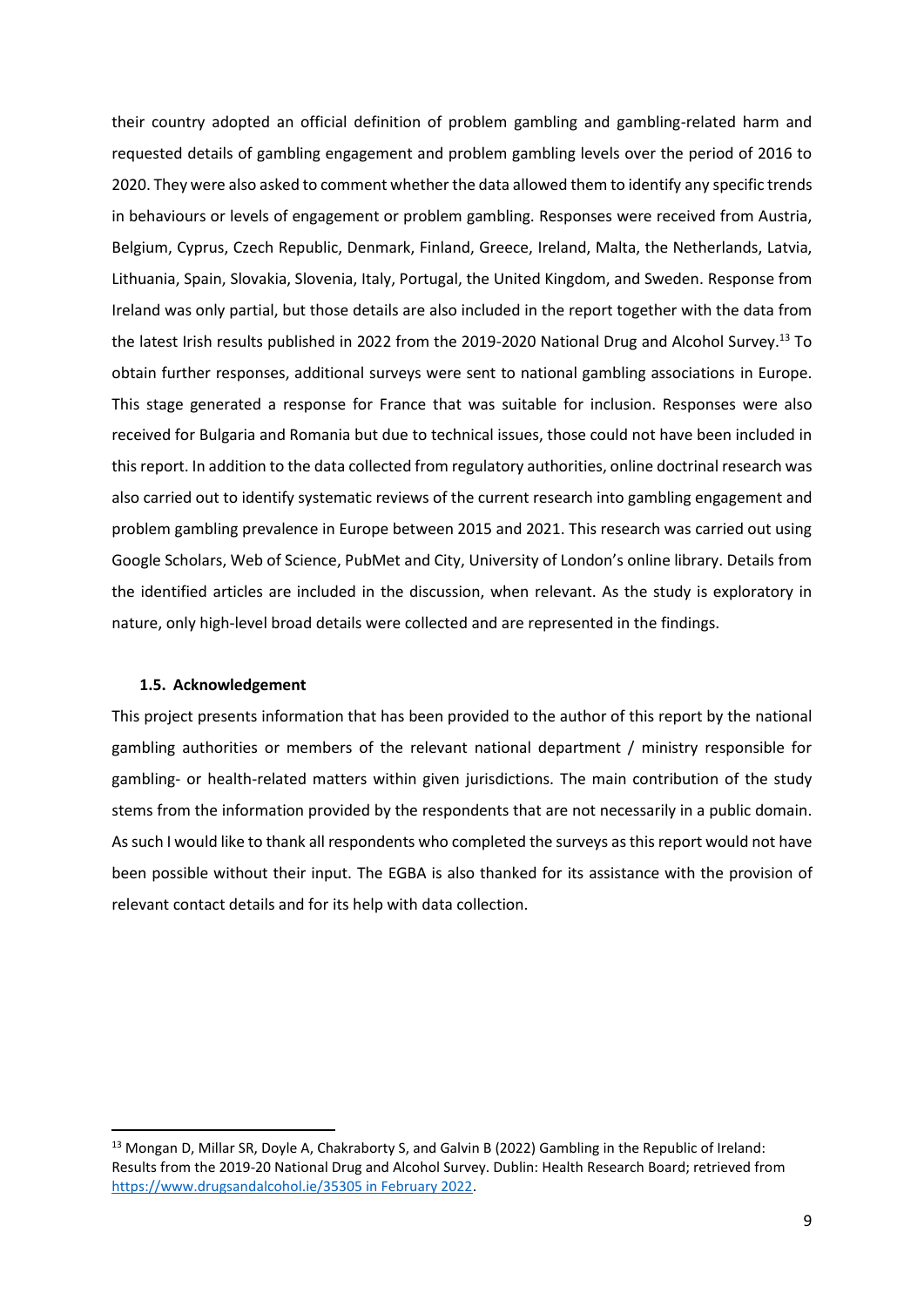#### **2. SECTION II – PROJECT FINDINGS IN DETAIL**

#### **2.1. Gambling engagement and problem gambling measurement methods**

# **2.1.1. National prevalence studies 1998-2015 – findings from systematic research studies**

National and community-based prevalence surveys have been carried out globally and in several European jurisdictions from early stages. One of the first early prevalence study was identified to have taken place in the United States in 1975.<sup>14</sup> This study was carried out before the formal recognition of pathological gambling as an illness and the development of the approved screening tools. As such, it assessed the existence of problem gambling by comparing the participants' responses to 18 questions to answers that were previously given by 274 identified compulsive gamblers and based on reported betting patterns and overall observation recorded by the interviewer. 15

Other systematic studies aimed to identify numbers and types of surveys carried out by jurisdictions worldwide. For example, within current EU Member States, Williams et al identified 19 prevalence studies that were carried out between 1998 and 2011. In Great Britain, Williams et al identified 3 surveys carried out during this period and those took place in 1999, 2007 and 2010<sup>16</sup> (see table below). An alternative systematic review was carried out by Calado and Griffiths on gambling and problem gambling levels between the year 2000 and 2015. They identified 31 number of studies from within EU Member States and 5 further studies that took place in Great Britain (see table below)<sup>17</sup> 19 studies measured past year gambling engagement, 6 studies measured lifetime gambling engagement, and 11 did not measure gambling engagement but only reported on problem gambling levels. From those studies, the lowest past year gambling engagement rate was reported in Czech Republic (at 25.5% in 2014) and the highest in Finland (at 78% in 2014). Among the studies that analysed lifetime gambling engagement, the lowest levels were reported in Cyprus (at 55% in 2012) and the highest in Sweden (at 65% in 2001).

<sup>&</sup>lt;sup>14</sup> RJ Williams, RA Volberg, RMG Stevens, 'The Population Prevalence of Problem Gambling: Methodological Influences, Standardized Rates, Jurisdictional Differences, and Worldwide Trends' (2012) – Report prepared for the Ontario Problem Gambling Research Centre & the Ontario Ministry of Health and Long-Term Care. <sup>15</sup> Ibid, RJ Williams et al (2012).

<sup>16</sup> Ibid, RJ Williams et al (2012).

<sup>&</sup>lt;sup>17</sup> F Calado, M Griffiths, 'Problem Gambling Worldwide: An Update and Systematic Review of Empirical Research (2000-2015)' (2016) 5(4) Journal of Behavioural Addiction 592.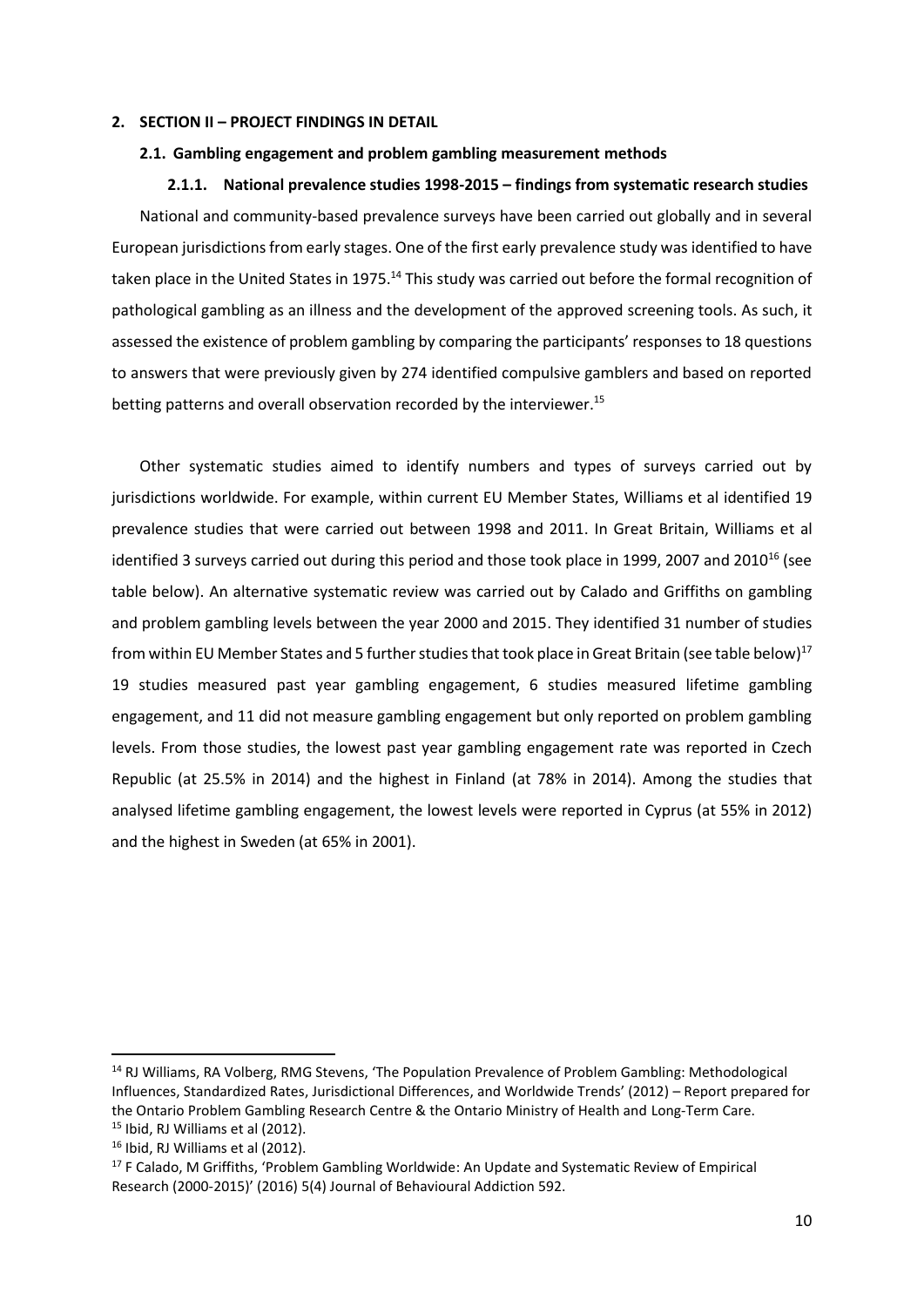| Systematic surveys identified by Williams et <sup>18</sup> al between 1998 and 2011 in EU Member States |                |                              |  |  |  |  |  |  |  |
|---------------------------------------------------------------------------------------------------------|----------------|------------------------------|--|--|--|--|--|--|--|
| and Great Britain                                                                                       |                |                              |  |  |  |  |  |  |  |
| <b>Belgium</b>                                                                                          | $\mathbf{1}$   | 2006                         |  |  |  |  |  |  |  |
| Denmark                                                                                                 | $\mathbf{1}$   | 2005                         |  |  |  |  |  |  |  |
| Estonia                                                                                                 | $\overline{2}$ | 2004, 2006                   |  |  |  |  |  |  |  |
| Finland                                                                                                 | 3              | 2004, 2006, 2011             |  |  |  |  |  |  |  |
| France                                                                                                  | $\mathbf{1}$   | 2010                         |  |  |  |  |  |  |  |
| Germany                                                                                                 | 5              | 2006, 2007, 2009, 2010, 2011 |  |  |  |  |  |  |  |
| Hungary                                                                                                 | $\mathbf{1}$   | 2007                         |  |  |  |  |  |  |  |
| Italy                                                                                                   | $\mathbf{1}$   | 2008                         |  |  |  |  |  |  |  |
| Lithuania                                                                                               | $\mathbf{1}$   | 2006                         |  |  |  |  |  |  |  |
| The Netherlands                                                                                         | $\mathbf{1}$   | 2004                         |  |  |  |  |  |  |  |
| Sweden                                                                                                  | $\overline{2}$ | 1998, 2009                   |  |  |  |  |  |  |  |
| <b>Great Britain</b>                                                                                    | 3              | 1997, 2007, 2010             |  |  |  |  |  |  |  |

| Systematic surveys identified by Calado and Griffiths <sup>19</sup> between the 2011 and 2015 in EU |                |                                             |  |  |  |  |  |  |
|-----------------------------------------------------------------------------------------------------|----------------|---------------------------------------------|--|--|--|--|--|--|
| <b>Member States and Great Britain</b>                                                              |                |                                             |  |  |  |  |  |  |
| Austria                                                                                             | $\mathbf{1}$   | 2011                                        |  |  |  |  |  |  |
| Belgium                                                                                             | 1              | 2006                                        |  |  |  |  |  |  |
| Cyprus                                                                                              | $\mathbf{1}$   | 2012                                        |  |  |  |  |  |  |
| Czech Republic                                                                                      | $\mathbf{1}$   | 2014                                        |  |  |  |  |  |  |
| Denmark                                                                                             | $\overline{2}$ | 2006, 2012                                  |  |  |  |  |  |  |
| Estonia                                                                                             | $\overline{2}$ | 2004, 2009                                  |  |  |  |  |  |  |
| Finland                                                                                             | 4              | 2003, 2007, 2013, 2014                      |  |  |  |  |  |  |
| France                                                                                              | $\overline{2}$ | 2011, 2015                                  |  |  |  |  |  |  |
| Germany                                                                                             | 5              | 2007, 2008, 2008 <sup>20</sup> , 2011, 2015 |  |  |  |  |  |  |
| Hungary                                                                                             | $\mathbf{1}$   | 2012                                        |  |  |  |  |  |  |
| Italy                                                                                               | $\overline{2}$ | 2010, 2011                                  |  |  |  |  |  |  |
| The Netherlands                                                                                     | 3              | 2006, 2011, 2014                            |  |  |  |  |  |  |

<sup>18</sup> RJ Williams, RA Volberg, RMG Stevens, 'The Population Prevalence of Problem Gambling: Methodological Influences, Standardized Rates, Jurisdictional Differences, and Worldwide Trends' (2012) – Report prepared for the Ontario Problem Gambling Research Centre & the Ontario Ministry of Health and Long-Term Care.

 $19$  Ibid

<sup>&</sup>lt;sup>20</sup> Another study carried out in the same year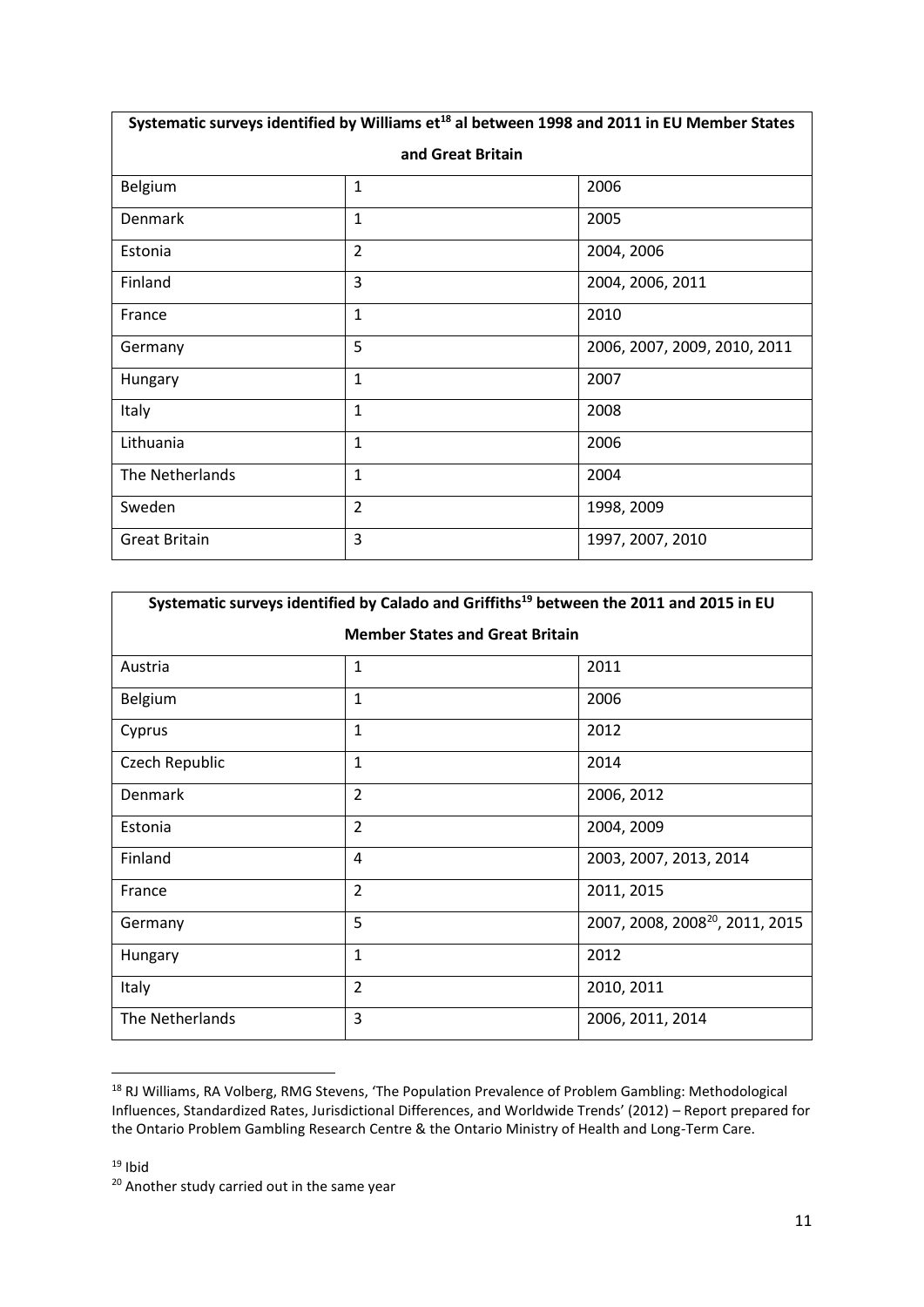| Portugal             | 1 | 2009                         |
|----------------------|---|------------------------------|
| Slovenia             | 2 | 2008, 2010                   |
| Spain                | 1 | 2004                         |
| Sweden               | 2 | 2001, 2014                   |
| <b>Great Britain</b> | 5 | 2003, 2009, 2010, 2012, 2014 |

#### **2.1.2. Jurisdictional approaches to measurements 2015/2016 – 2020**

Of the 20 countries that responded to the survey carried out for the purpose of this project, 12 jurisdictions (Austria, Cyprus, Czech Republic, Denmark, Finland, France, Greece, Malta, The Netherlands, Spain, Sweden, and the United Kingdom) declared that they carry out systematic, national surveys of gambling engagement and problem gambling. Surveys are carried out in Czech Republic annually, every other year in Spain, every two years in Malta, Sweden and the United Kingdom, every 3 years in Cyprus, France and the Netherlands, every 4 years in Finland and Czech Republic (a separate national survey) and every 4 to 5 years in Austria. Denmark intends to have intervals of 5 years. Those intervals, however, remain in flux and are subject to amendments and alterations. In Denmark, there were two previous surveys that were carried out in 2005 and in 2016 but from 2022 the Danish Gambling Authority plans to introduce regular prevalence surveys to take place every five years. The approach in France is also currently in the transitional stage and, up to the year 2020, periodical surveys were carried out by the public body in charge of gambling-related research, Observatoire de Jeux (ODJ). However, this organisation has been dissolved and its role has been transferred to OFDT (the French Monitoring Centre for Drugs and Drug Addiction). The new responsible body may continue with existing methods of measurements or may choose to introduce a new system. Greece carried out its first quantitative study about the features and players' and nonplayers behaviour only as recently as in 2020. In Spain, the national EDADES survey on drug addiction has been carried out for a long time but questions on gambling were added only in 2019. Previously Spain's gambling engagement was measured in 2015 and 2017 via specific studies that were commissioned by its Directorate General for the regulation of gambling. Czech Republic carries out three separate surveys. Two of those are taking place annually since 2012 as part of their omnibus studies and one is carried out every four years as part of their large-scale household survey on substance and addictive behaviours since 2008. However, questions on gambling have only been introduced to this survey also in 2012. Sweden carried out its National Public Health Survey annually until 2016 when the interval was changed to every second year, but it also undertakes a second survey, Swelogs, which is carried out on special assignment from the government. In the United Kingdom,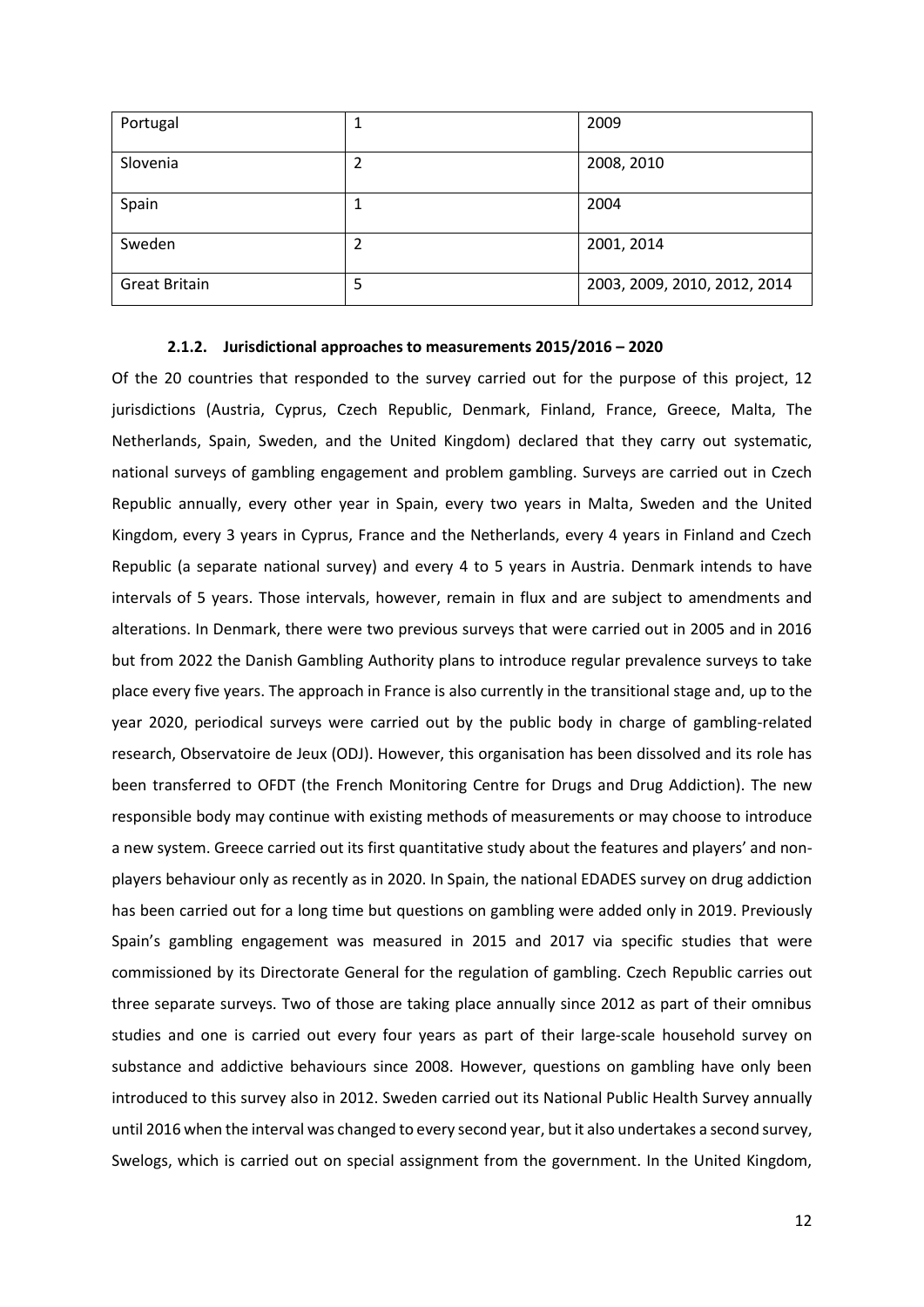bespoke gambling prevalence studies that were carried out up to 2010 were also discontinued and replaced with gambling-related questions being included in the Health Surveys for England, Wales, and Scotland. However, in the UK, the health surveys are also supplemented by quarterly telephone interviews that are carried out by the Gambling Commission with a representative sample of population but using an abbreviated PGSI screening tool. Only Finland appears to have a stable reporting system in place that has been established for some time and one that continues in its original form up to the current date. Interestingly, Cyprus is the only country that specified a requirement to carry out prevalence studies as prescribed directly by the legislature in their Betting Law of 2019. This law imposes a duty on the National Betting Authority (NBA) to '*amongst others, prepare studies at regular intervals, to consult the citizens on the impact of betting on young people, vulnerable groups, and the general public, and to frequently submit recommendations to the competent authority regarding the measures to be taken for the protection of young people, vulnerable groups and the general public from gambling addiction*'.

The vehicle through which the surveys are administered, and the target population varies. Specific gambling prevalence or population-based gambling surveys on gambling behaviours and attitudes towards gambling are used in Austria, Cyprus, Denmark, Finland, Malta, the Netherlands, and Sweden. Health Surveys are utilised in France, Sweden, and the UK. Czech Republic and Spain ask gamblingrelated questions in their health and lifestyle surveys. The surveyed population also varies between different jurisdictions in the context of who is considered 'an adult'.<sup>21</sup> Greece and Malta targets individuals aged 18 years old and over; in Czech Republic, the target group is anyone over the age of 15 years old and in the UK, the Health Survey for England targets those who are over the age of 16. In Finland, the targeted age group is 15 to 74 years old; in France 18 to 75 years old and in Spain 15 to 64 years old.

In the remaining 8 jurisdictions (Belgium, Italy, Ireland, Latvia, Lithuania, Portugal, Slovakia, and Slovenia) no systematic surveys are undertaken, or they are not nationally driven. This does not mean that no surveys are carried out as demonstrated by the systematic reviews discussed in the previous section but those may be undertaken on an ad-hoc basis and are not necessarily coordinated or mandated by the regulator or relevant governmental department. For example, in Belgium, prevalence studies are not systematic, but they are still carried out and take place more frequently than in some of the countries that reported systematic use of surveys. The most recent Belgian studies includes a public health survey that was carried out in 2018 by the federal research centre linked to the Belgian Ministry of Health on the practice of games of chance, including lotteries, and on the risk

 $21$  Separate gambling prevalence surveys are carried out for children and young people in several of the European countries.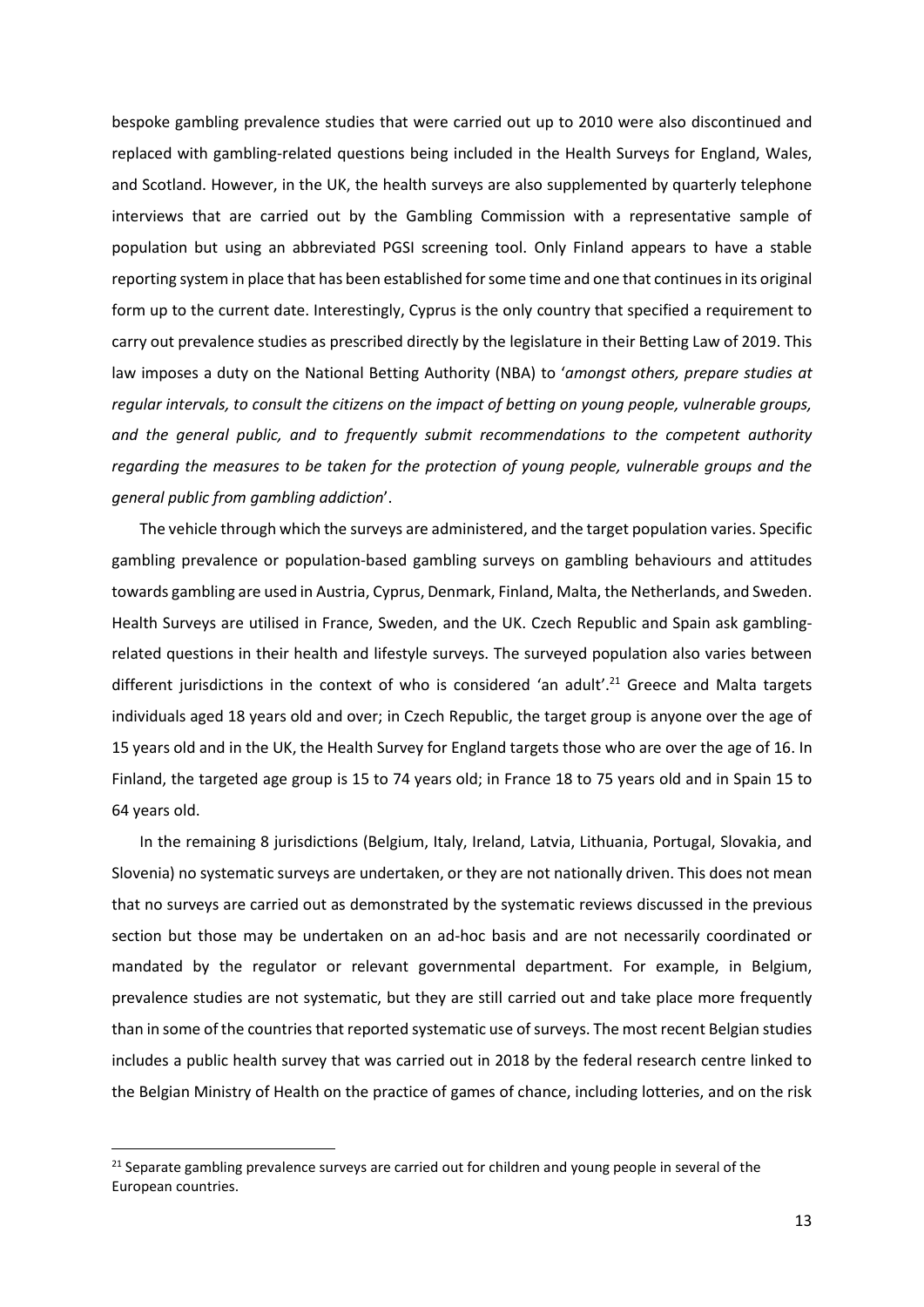of addiction, in the Belgian population (Sciensano). Moreover, the Belgian Higher Health Council also supported another study in 2018 that was carried out by VAD (Flemish Expertise Centre) that assessed gambling participation rates in Flemish people, aged 15 and over, who have taken part in gambling at least once in the past 12 months and on the risk of dependence linked to the practice of games or chance. In Italy, it is the Ministry of Health that is responsible for government policies relating to problem gambling. The Italian New Customs and Monopolies Agency (ADM) carried out epidemiological project between 2016 and 2019 to identify the proportion of players and non-players within Italian population as well as to measure prevalence of problem gambling. Also, in Latvia, a study on 'process dependence (gambling, social media, video games) and risk factors affecting it among the population of Latvia' was carried out in 2019 for the first time. Previously, gambling engagement and problem gambling levels were assessed by the Market and Public Opinion Research Centre in their 'Attitudes towards gambling among Latvian population' that were most recently carried out in 2016 and 2019. Also, more recently in Latvia, the Ministry of Health has started the process of commissioning a study to better understand the risk factors in different processed dependencies. In Austria, the government is currently working on the implementation of the base study on the development of broad epidemic monitoring systems in this context. In Ireland, a recent project was also carried out between 2019 and 2020 which aimed to identify '*1) trends in the gambling industry and gambling behaviour, 2) conceptual and empirical evidence on harmful gambling, and 3) responses to gambling harms and emerging best practice*'. <sup>22</sup> Also in Ireland, the National Drug and Alcohol Survey included gambling-related questions for the first time in 2014-2015 survey and in the most recent survey that was carried out in 2019-2020. $^{23}$  In Portugal gambling engagement is estimated by reference to the number of registered players.

|                   | Systematic surveys of<br>gambling<br>engagement? | Last<br>survey | <b>Measurement</b><br>intervals | <b>Measurement vehicle</b>                                                                                      |
|-------------------|--------------------------------------------------|----------------|---------------------------------|-----------------------------------------------------------------------------------------------------------------|
| Austria           | Yes                                              |                | Every 4 to 5 years              | Population<br>General<br>survey/<br>questions<br>integrated in a substance addiction survey                     |
| <b>Belgium</b>    | No                                               | 2018           | n/a                             | <b>Health Survey</b>                                                                                            |
| <b>Cyprus</b>     | <b>Yes</b>                                       | 2018           | Every 3 years                   | <b>Gambling Prevalence Survey</b>                                                                               |
| Czech<br>Republic | Yes $(15+)$                                      | 2020           | Annually<br>Every 4 years since | Citizen Survey and Prevalence of drug use<br>in Population survey (Omnibus)<br>National Survey on Substance Use |
|                   |                                                  |                | 2008                            |                                                                                                                 |

**Table A – Methods used to measure gambling engagement**

<sup>&</sup>lt;sup>22</sup> A Kerr, J O'Brennan, L Vazequez Mendoza, 'Gambling Trends, Harms and Responses: Ireland in the International Context' (2021), available at [https://www.drugsandalcohol.ie/33982,](https://www.drugsandalcohol.ie/33982) last retrieved in November 2021.

<sup>&</sup>lt;sup>23</sup> D Mongan, SR Millar, A Doyle, S Chakraborty, B Galvin, 'Gambling in the Republic of Ireland: Results from the 2019-2020 National Drug and Alcohol Survey' 2022.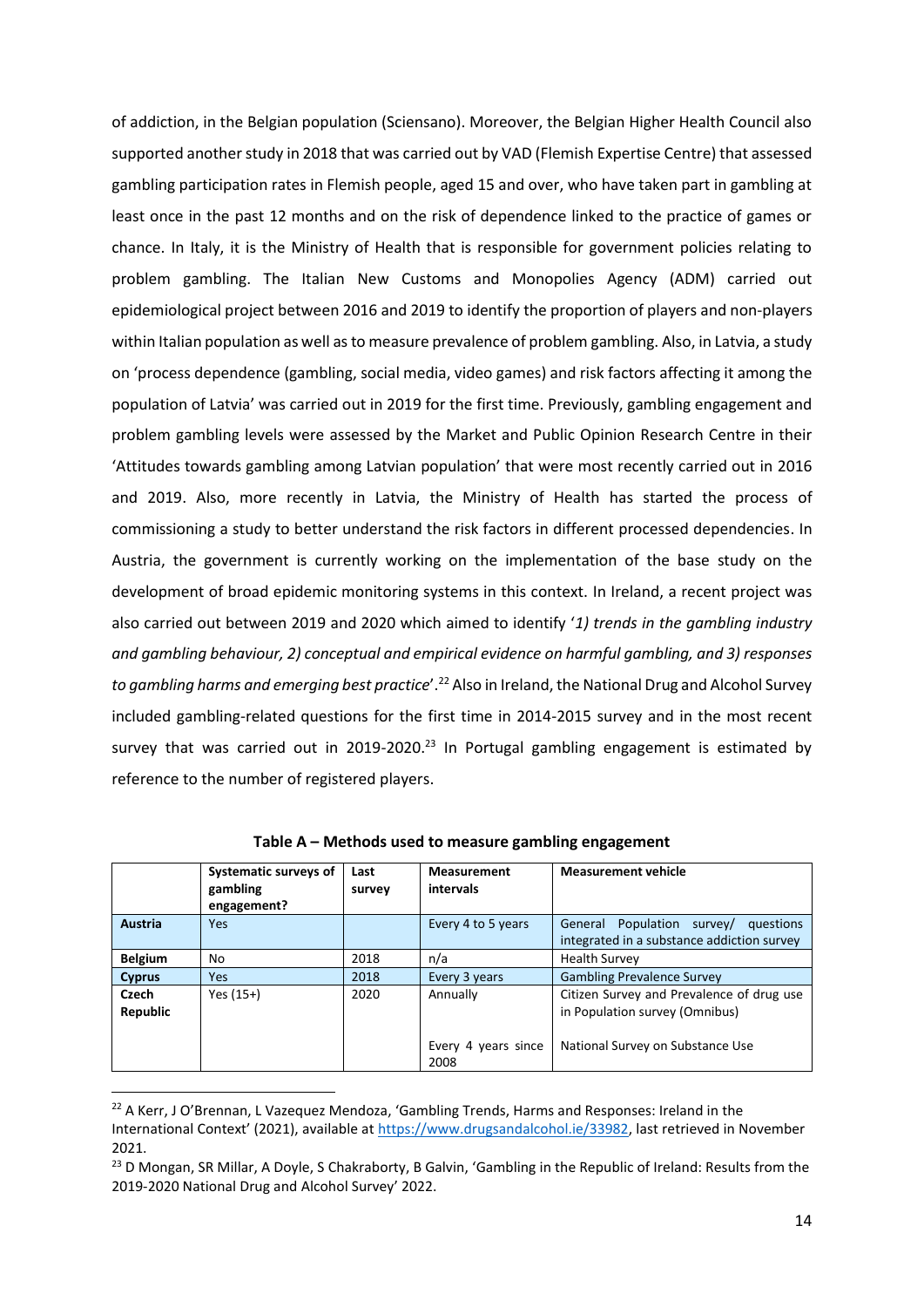| <b>Denmark</b>     | <b>Yes</b>                                                                                    | 2016         | Every 5 years                                                                                         | <b>Gambling Prevalence Survey</b>                                                                |
|--------------------|-----------------------------------------------------------------------------------------------|--------------|-------------------------------------------------------------------------------------------------------|--------------------------------------------------------------------------------------------------|
| <b>Finland</b>     | Yes (15-74 years old)                                                                         | 2019         | Every 4 years since<br>2003                                                                           | <b>Population Based Gambling Survey</b>                                                          |
| <b>France</b>      | Yes $(18 - 75$ years old)                                                                     | 2019         | Every 3 years                                                                                         | Health Survey (Health Barometer)                                                                 |
| Greece             | Yes (from 2020) (18+)                                                                         | 2020         | Unknown                                                                                               | Panhellenic Quantitative Survey about the<br>Features and Players' and Non-Players'<br>Behaviour |
| <b>Ireland</b>     | Unknown                                                                                       | 2020         | Unknown                                                                                               | National Drug and Alcohol Survey                                                                 |
| Italy              | Not systematic. ISS<br>survey $(18+)$                                                         | 2019         | No                                                                                                    | ADM Epidemiological Gambling Study                                                               |
| Latvia             | <b>No</b>                                                                                     | n/a          | n/a                                                                                                   | n/a                                                                                              |
| Lithuania          | N <sub>o</sub>                                                                                | n/a          | n/a                                                                                                   | n/a                                                                                              |
| <b>Malta</b>       | Yes                                                                                           | n/a          | Every two years                                                                                       | <b>Population Based Gambling Survey</b>                                                          |
| The                | Yes                                                                                           | 2021         | Every three years                                                                                     | <b>Gambling Prevalence Survey</b>                                                                |
| <b>Netherlands</b> |                                                                                               |              |                                                                                                       |                                                                                                  |
| Portugal           | <b>No</b>                                                                                     | n/a          | n/a                                                                                                   | n/a                                                                                              |
| Slovakia           | <b>No</b>                                                                                     | n/a          | n/a                                                                                                   | n/a                                                                                              |
| <b>Spain</b>       | Yes (15-64 years old<br>inclusive), household<br>population<br>only<br>(EDADES) <sup>24</sup> | 2019         | Every two years                                                                                       | <b>Field interviews</b>                                                                          |
| Sweden             | Yes (two methods)                                                                             |              | Public<br>National<br>Health<br>Survey<br>(every two years);<br>Swelogs $-$ around<br>every two years | <b>Health Survey</b><br><b>Gambling Survey</b>                                                   |
| <b>UK</b>          | Yes - two methods                                                                             | 2018<br>2021 | Every two years<br>Quarterly                                                                          | <b>Health Surveys</b><br>Gambling<br>Commission's<br>telephone<br>interviews.                    |

## **2.1.3. Problem gambling screening tools and identification of gambling-related harms**

The current definitions of gambling disorder and pathological gambling are contained in the American Psychiatric Association Diagnostic and Statistical Manual of Mental Disorder and in the World Health Organisation IDC-11. Gambling disorder is defined in DSM-V as "*persistent and recurrent problematic behaviour leading to clinically significant impairment or distress, as indicated by the individual exhibiting four (or more) of the following in a 12-month period: a) needs to gamble with increasing amounts of money in order to achieve the desired excitement, b) is restless or irritable when attempting to cut down or stop gambling; c) has made repeated unsuccessful efforts to cut down or stop gambling, d) is often pre-occupied with gambling (e.g., having persistent thoughts of relieving past gambling experiences, handicapping or planning the next venture, thinking of ways to get money with which to gamble, e) often gambles when feeling distressed (e.g., helpless, guilty, anxious, depressed), f) after losing money gambling, often returns another day to get even (chasing one's losses), g) lies to conceal the extent of involvement with gambling, h) has jeopardised or lost a significant relationship, job or educational or career opportunity because of gambling, i) relies on others to provide money to relieve desperate financial situations caused by gambling and B) the* 

 $24$  In 2019 questions on gambling were added. Previously, it was measured in 2015 and 2017 via specific studies commissioned by the Directorate General for the regulation of gambling.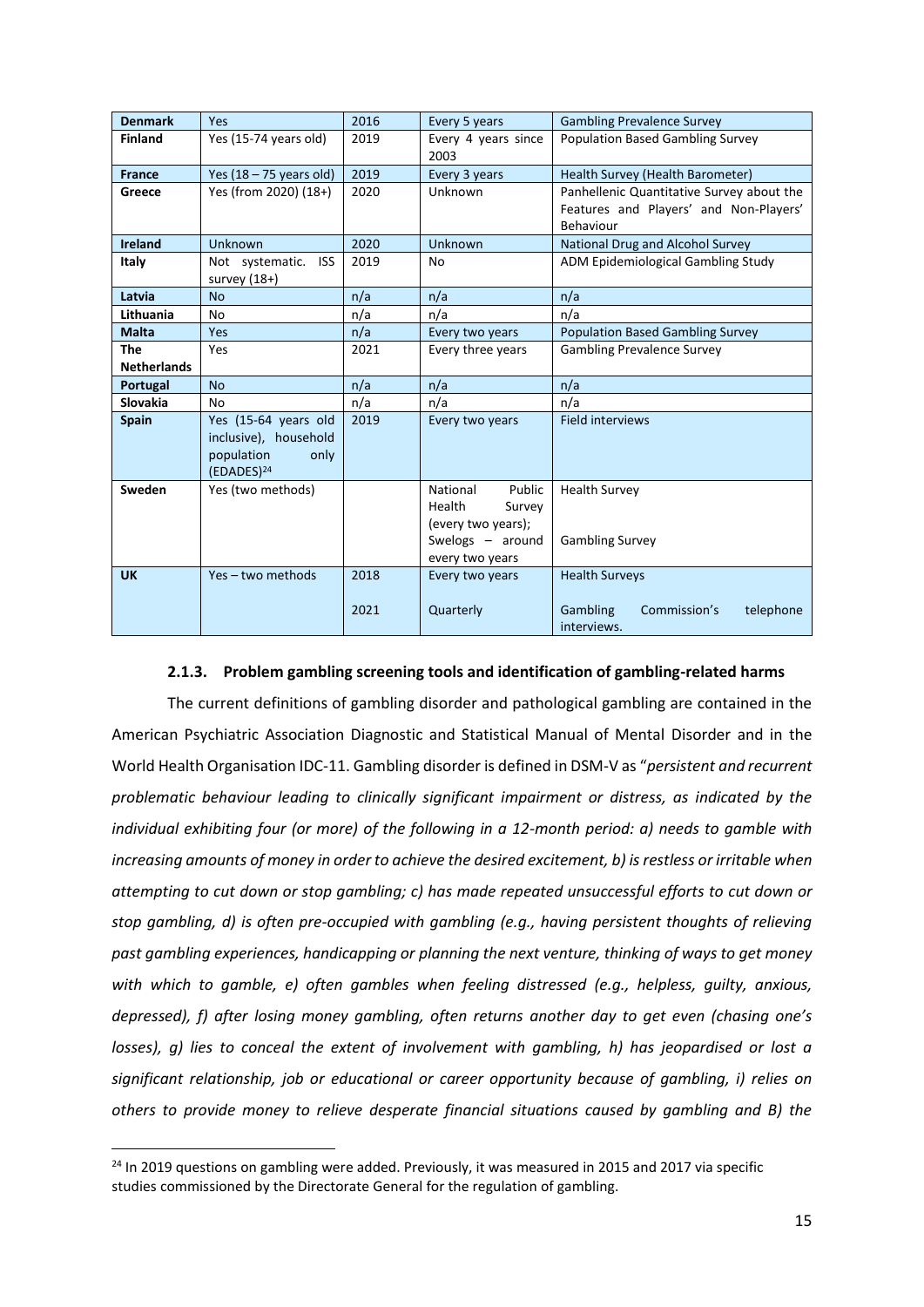*gambling behaviour is not better explained by a manic episode*". <sup>25</sup> Such gambling disorder is then divided depending on the severity into mild, moderate, and severe. Mild illness is diagnosed when a gambler endorses 4 to 5 of the above criteria, moderate 6 to 7 and severe 8-9.<sup>26</sup> In the alternative, gambling disorder is defined in IDC-11 as follows: "*gambling disorder is characterised by a pattern of persistent or recurrent gambling behaviour, which may be online (i.e., over the internet) or offline, manifested by: 1. impaired control over gambling (e.g., onset, frequency, intensity, duration, termination, context); 2. increasing priority given to gambling to the extent that gambling takes precedence over other life interests and daily activities; and 3. continuation or escalation of gambling despite the occurrence of negative consequences. The pattern of gambling behaviour may be continuous or episodic and recurrent. The pattern of gambling behaviour results in significant distress or in significant impairment in personal, family, social, educational, occupational or other important areas of functioning. The gambling behaviour and other features are normally evident over a period of at least 12 months in order for a diagnosis to be assigned, although the required duration may be shortened if all diagnostic requirements are met and symptoms are severe*". 27

In addition to the above clinical terms, gambling-related research often refers to the term 'problem gambling' that originated from within the Problem Gambling Severity Index (PGSI).<sup>28</sup> However, over time, the term problem gambling has become more a term of art that has been and is used in a variety of context with slightly different meanings depending on the usage. Broadly, it is used to describe individuals who are experiencing some adverse consequences as a result of gambling but do not meet the criteria for a diagnosis of pathological gambling'<sup>29</sup> but the list of potential negative consequences that may be included is not specifically determined and even if the lists exist, those are not exhaustive.

Several screening tools have been developed to assist medical professionals with their diagnosis of gambling-related mental illnesses and to assess levels of problematic gambling in populations and individually. Globally, the most recognised and used screening tools are:

- CPGI Canadian Problem Gambling Index
- PGSI Sub-scale of the Canadian Problem Gambling Index of 9 items specific for problem gambling<sup>30</sup>
- DSM Diagnostic and Statistical Manual of Mental Disorder (current version DSM-V)

<sup>25</sup> DSM-V 2013.

<sup>26</sup> DSM-V 2013.

<sup>&</sup>lt;sup>27</sup> IDC – 11, introduced from  $1<sup>st</sup>$  January 2022.

<sup>28</sup> Ferris & Wynne, 2001.

<sup>&</sup>lt;sup>29</sup> International Centre for Responsible Gambling.

<sup>30</sup> Ferris & Wynne, 2001.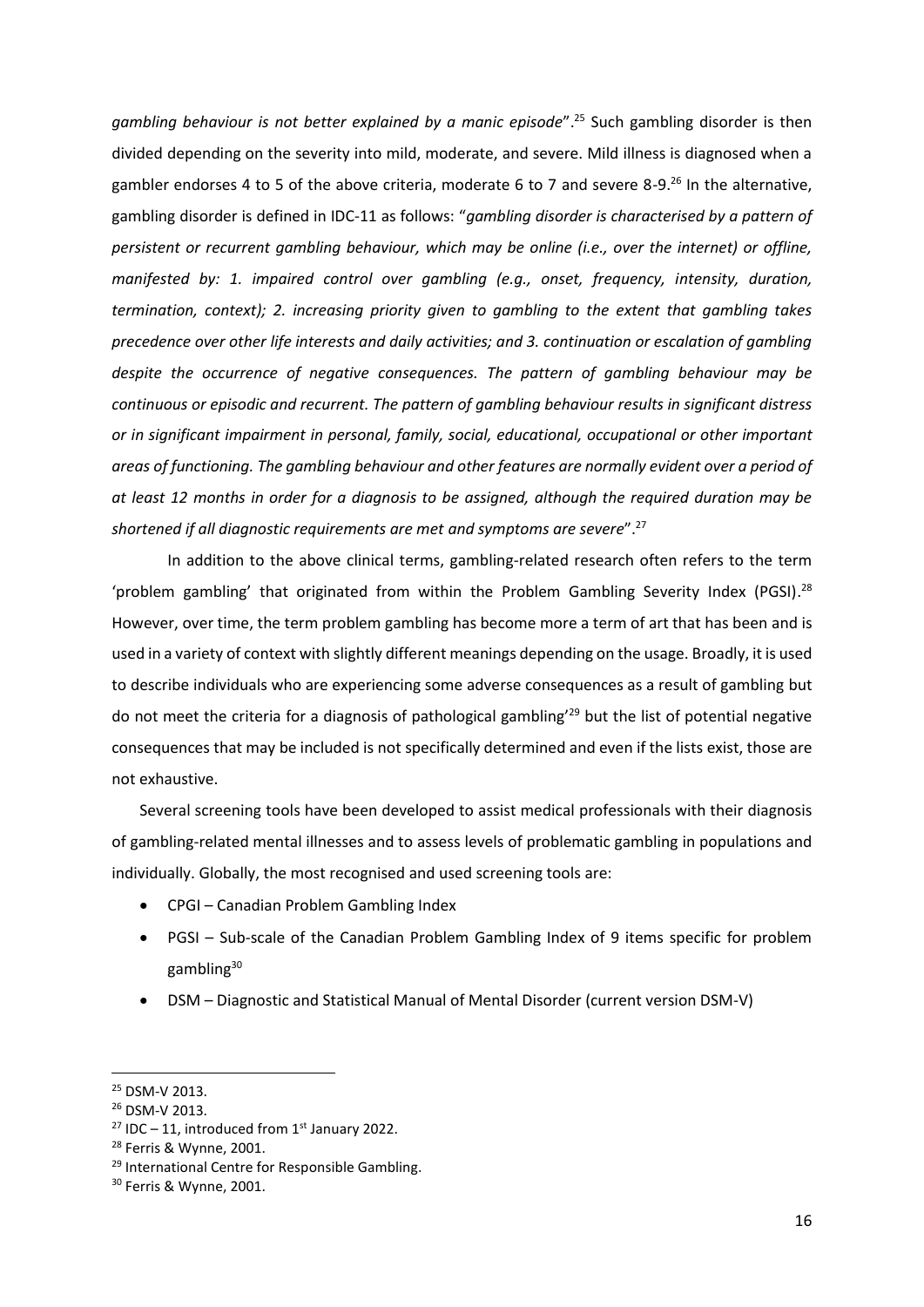- $\circ$  DIS Diagnostic Interview Schedule<sup>31</sup>
- o CIDI Composite International Diagnostic Instrument developed for the World Health Organisation in 1990
- $\circ$  DIGS Diagnostic Interview for Gambling Severity<sup>32</sup>
- o DSM-IV-MR / SMD-IV Multiple Responses (Fisher Screen)<sup>33</sup>
- NODS National Opinion Research Centre DSM Screen for Gambling Problems<sup>34</sup> (rapid version: NODS-Clip (Control, Lying and Preoccupation)<sup>35</sup>
- GA20 Gamblers' Anonymous 20 questions
- Lie / Bet Scale $36$
- PPGM Problem and Pathological Gambling Measure<sup>37</sup>
- SOGS South Oaks Gambling Screen<sup>38</sup>
- VGS Victorian Gambling Screen<sup>39</sup>

Each of the above screening tools represents a slightly different measure and some have been devised to be used mainly in clinical settings while others have been developed for the purpose of screening the general population in population-based surveys. The result of differences in methodology, types and nature of the question asked, and emphasis, is that they produce different estimates of problem gambling and their severity and have different levels of false positives and false negatives as well as different confidence intervals and reliability status. Those variations mean that, while the national surveys provide valuable insights to problem gambling prevalence at national level, in the absence of, for example, some form of standardisation exercise, <sup>40</sup> it is difficult to compare or draw meaningful conclusions from the results of national surveys that utilise different screening tools.

The current position among the surveyed countries closely demonstrates the difficulty of comparing different national problem gambling rates as there is no common screening tool that has been consistently adopted across all jurisdictions in their national surveys. Even within individual

<sup>&</sup>lt;sup>31</sup> Robins et al, 1981.

<sup>32</sup> Winder, Specker, & Stin.

<sup>33</sup> Fisher, 2000.

<sup>&</sup>lt;sup>34</sup> Gertein et al, 1999.

<sup>&</sup>lt;sup>35</sup> M Toce-Gerstein, DR Gerstein, RA Volberg, 'The NODS0-Clip: A rapid Screen for Adults Pathological and Problem gambling' (2009) 25(4) Journal of Gambling Studies 541.

<sup>&</sup>lt;sup>36</sup> Johnson et al, 1997.

<sup>37</sup> Williams & Volberg, 2010.

<sup>38</sup> Lesieur & Blume, 1987.

<sup>39</sup> Wenzel et al, 2004.

<sup>&</sup>lt;sup>40</sup> One of those exercises have been carried out in the study by RJ Williams, RA Volberg, RMG Stevens, 'The Population Prevalence of Problem Gambling: Methodological Influences, Standardized Rates, Jurisdictional Differences, and Worldwide Trends' (2012) – Report prepared for the Ontario Problem Gambling Research Centre & the Ontario Ministry of Health and Long-Term Care.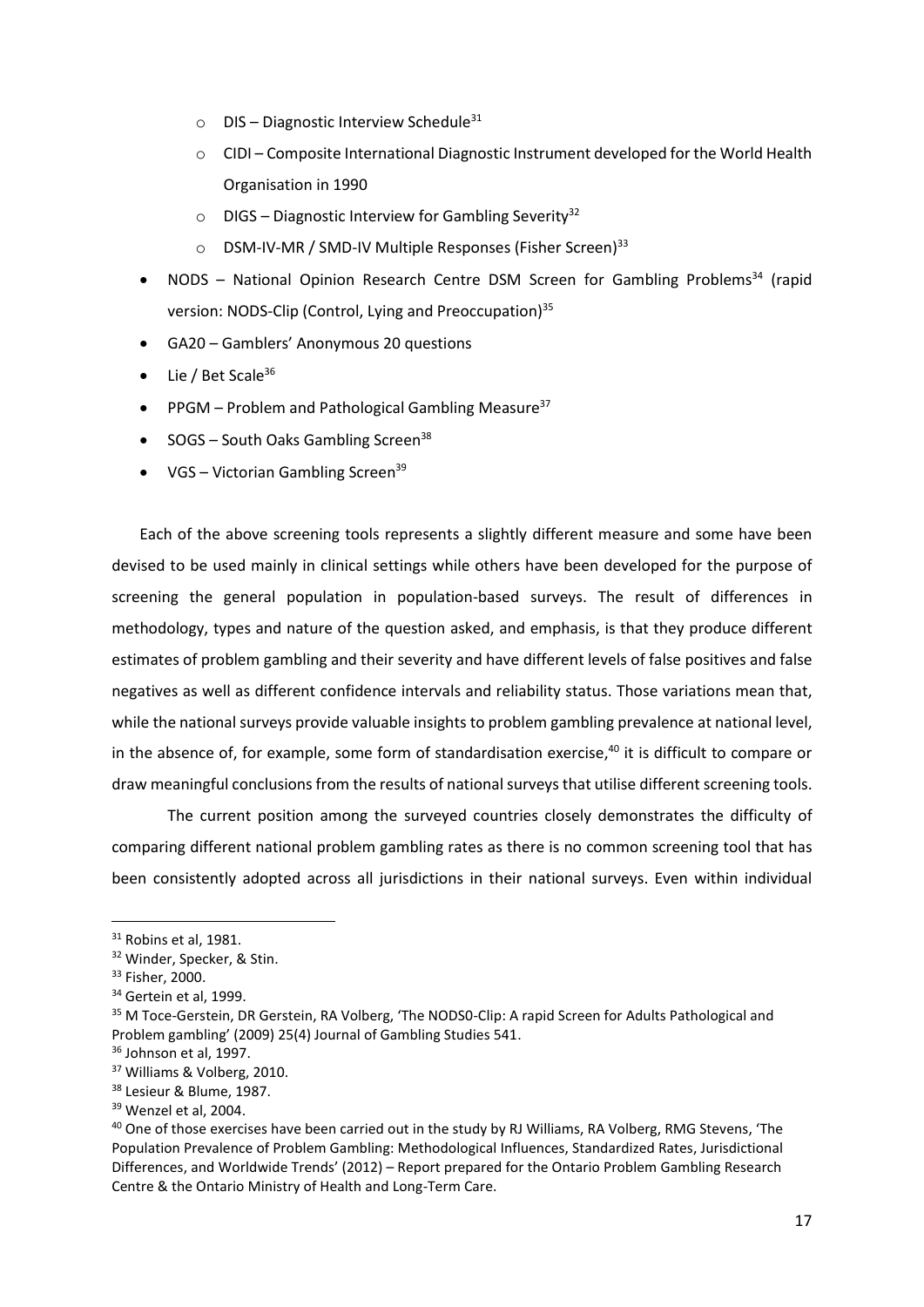jurisdictions different surveys may use different screening tools (e.g., Belgium, Sweden). 4 countries (Denmark, Czech Republic, Finland, and the UK) declared that they use two screening measures to identify levels of problem gambling in the same survey and using the same population samples. The screening measure that appears to be the most popular among the jurisdictions evaluated in this project remains the PGSI (Problem Gambling Severity Index). This has been adopted in 9 countries (Czech Republic, Denmark, Finland, France, Greece, Italy, Ireland, Sweden, the UK). However, other countries adopt other measures. NODS is used in Cyprus (NAAC) and Denmark; SOGS in Finland and the Netherlands, DSM-V is used in Belgium (VAD) and Spain, and the UK still uses DSM-IV and abbreviated PGSI version in their telephone interviews. In the Czech Republic the annual omnibus survey relies on Lie/Bet tests and the National Public Health Survey of Sweden uses an abbreviated version of the PGSI screening tool. Malta uses a bespoke screening measure. In Malta, the following questions are asked to capture any adverse effects that gambling had on the respondents' lifestyle – "*Did you refrain from certain things in order to gamble? Did you gamble for monetary prizes in an effort to solve a financial problem which you had? Did you gamble for monetary prizes in an effort to forget problems which you had or which you have? Did you feel that you have an excessive gambling problem? If yes – did you ever consider stopping gambling activity? – Did you try to find help to stop playing? Did you ever borrow money to gamble (if yes, how much)? Did you ever exchange or sell some things to gamble? Did you ever gamble more than you can afford for monetary prizes? Did gambling for monetary prize cause you financial hardship? And did gambling for monetary prizes cause problems*  in your family?"<sup>41</sup> Slovakia, Slovenia and Portugal assess levels of problem gambling by reference to the number of customers on the self-exclusion registers and do not use any specific screening tools.

|                       | Problem gambling screening tool used in national surveys                         |
|-----------------------|----------------------------------------------------------------------------------|
| <b>Austria</b>        | Unknown                                                                          |
| <b>Belgium</b>        | VAD – DSM-V                                                                      |
| <b>Cyprus</b>         | NBA - NODS                                                                       |
|                       | NAAC - unknown                                                                   |
| <b>Czech Republic</b> | Omnibus survey on prevalence of gambling - Lie/Bet                               |
|                       | National Survey on Substance Use $-$ Lie / Bet & PGSI (both measures in the same |
|                       | survey)                                                                          |
| <b>Denmark</b>        | <b>NODS &amp; PGSI</b>                                                           |
| <b>Finland</b>        | <b>SOGS</b>                                                                      |
|                       | PGSI from 2011 (both measures in the same survey)                                |
| <b>France</b>         | CGPI (PGSI)                                                                      |
| Greece                | PGSI (last year)                                                                 |
| <b>Ireland</b>        | PGSI (2019/2020)                                                                 |
| Italy                 | PGSI (last year)                                                                 |
| Latvia                | n/a                                                                              |

<sup>&</sup>lt;sup>41</sup> Translated from Maltese by the national gambling regulator.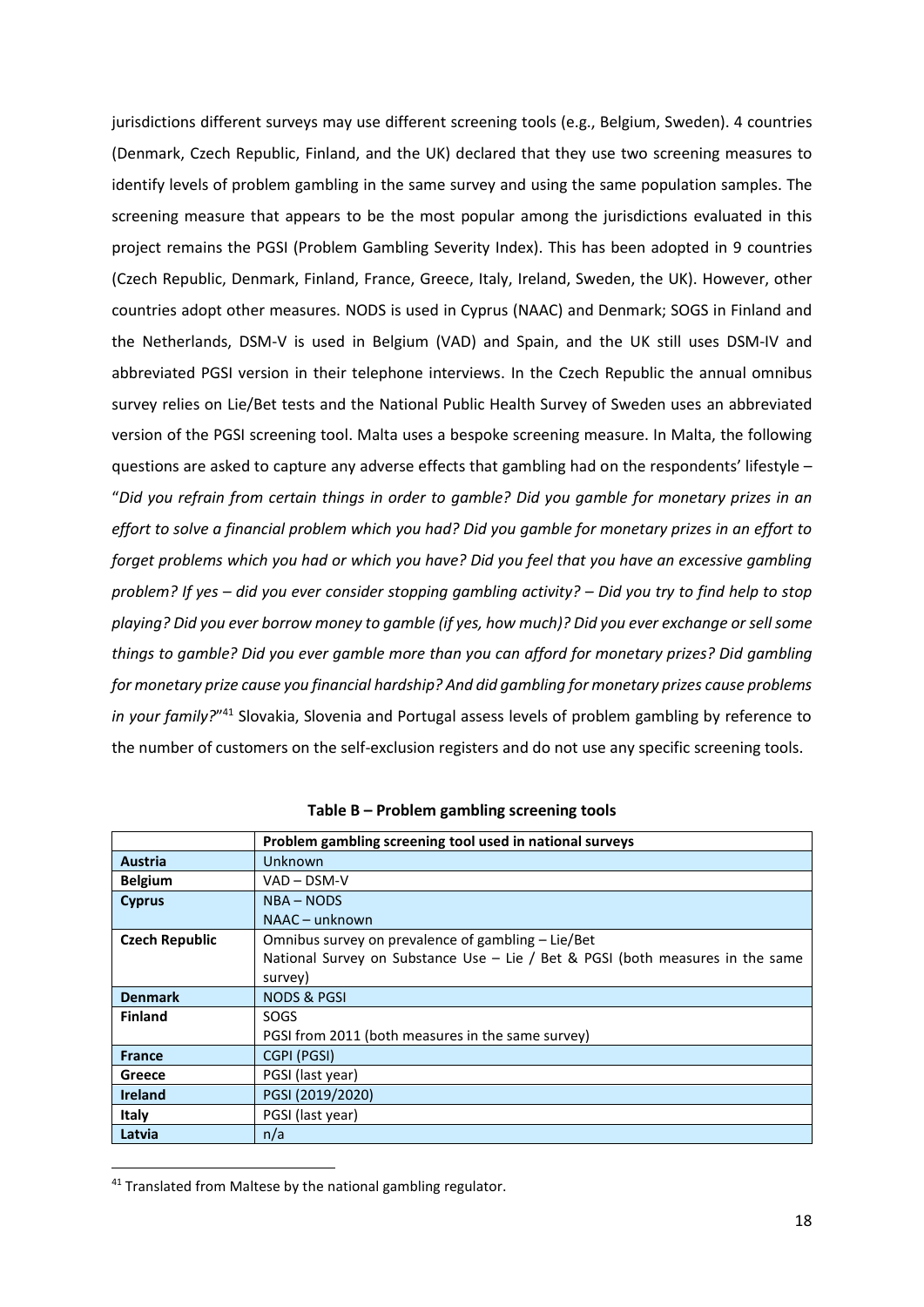| Lithuania              | n/a                                              |
|------------------------|--------------------------------------------------|
| <b>The Netherlands</b> | <b>SOGS</b>                                      |
| <b>Malta</b>           | Bespoke screening tool                           |
| Portugal               | n/a                                              |
| Slovakia               | n/a                                              |
| <b>Slovenia</b>        | n/a                                              |
| Spain                  | DSM-V                                            |
| <b>UK</b>              | PGSI / DSM-IV (both measures in the same survey) |
|                        | Abbreviated PGSI (telephone interviews)          |

With regards to the definitions of problem gambling, several countries declared that they officially adopt the definitions provided by the World Health Organisation (IDC-10) or by the Diagnostic and Statistical Manual of Mental Disorders (DSM), or both. This is the position in Austria (both), Czech Republic (both, DSM-IV and IDC-10), Denmark, Slovakia, Italy, and Latvia (WHO IDC  $-$  10).<sup>42</sup> Finland and the Netherlands use the term 'problem gambling' in accordance with the SOGS and PGSI classification, i.e., "*problem gambling is identified in any individual who endorses 3 points or more on the SOGS scale or 8 points or more on the PGSI scale*". In Italy, the WHO definition is embedded in law in Art.5(2) of the decree n. 158 2012 09 13 and in Slovenia pathological gambling is formally recognised as a disease through the statutory provision that declare that addiction treatment must be free and must be included in the compulsory health insurance. In Lithuania, pathological gambling is also defined in the statute in the definition section of the Republic of Lithuania Gaming Law 2001 (as amended) IX-325 as follows: "*pathological gaming means a persons' mental disorder which is characterised by frequent and recurrent urge to game, when a person became addicted, gives up his social, materials, labour, family values and commitments, and which can be diagnosed by health care institution specialist*". <sup>43</sup> In Greece, problem gambling is officially defined as '*a game activity which is characterised by a lack of players' control with the main indicators being high frequency of participation, high amount of money spends and long period of gambling duration'.* <sup>44</sup> In the UK, problem gambling is defined as *'gambling that is carried out to a degree that compromises, disrupts or damages family, personal or recreational pursuits'*<sup>45</sup> and in Sweden as '*difficulties controlling time and money spend on gambling which leads to negative consequences*'. <sup>46</sup> In jurisdictions that did not formally adopt any specific definitions, problem gambling is identified by different methods. In Malta, no official definition of problem gambling exists but there is a definition of persons deemed to be vulnerable. This is contained in the Maltese Gaming Regulation (S.L.583.04). Vulnerable people are

 $42$  As the surveys were collected primarily during 2021, IDC-11 was not yet in force and would have been unlikely to be referred to formally yet. However, countries that adopted IDC-10 definitions are likely now to adopt IDC-11 one.

<sup>43</sup> The Republic of Lithuania Gaming Law 2001 IX – 325.

<sup>44</sup> Jurisdictional response.

<sup>45</sup> Jurisdictional response.

<sup>46</sup> Jurisdictional response.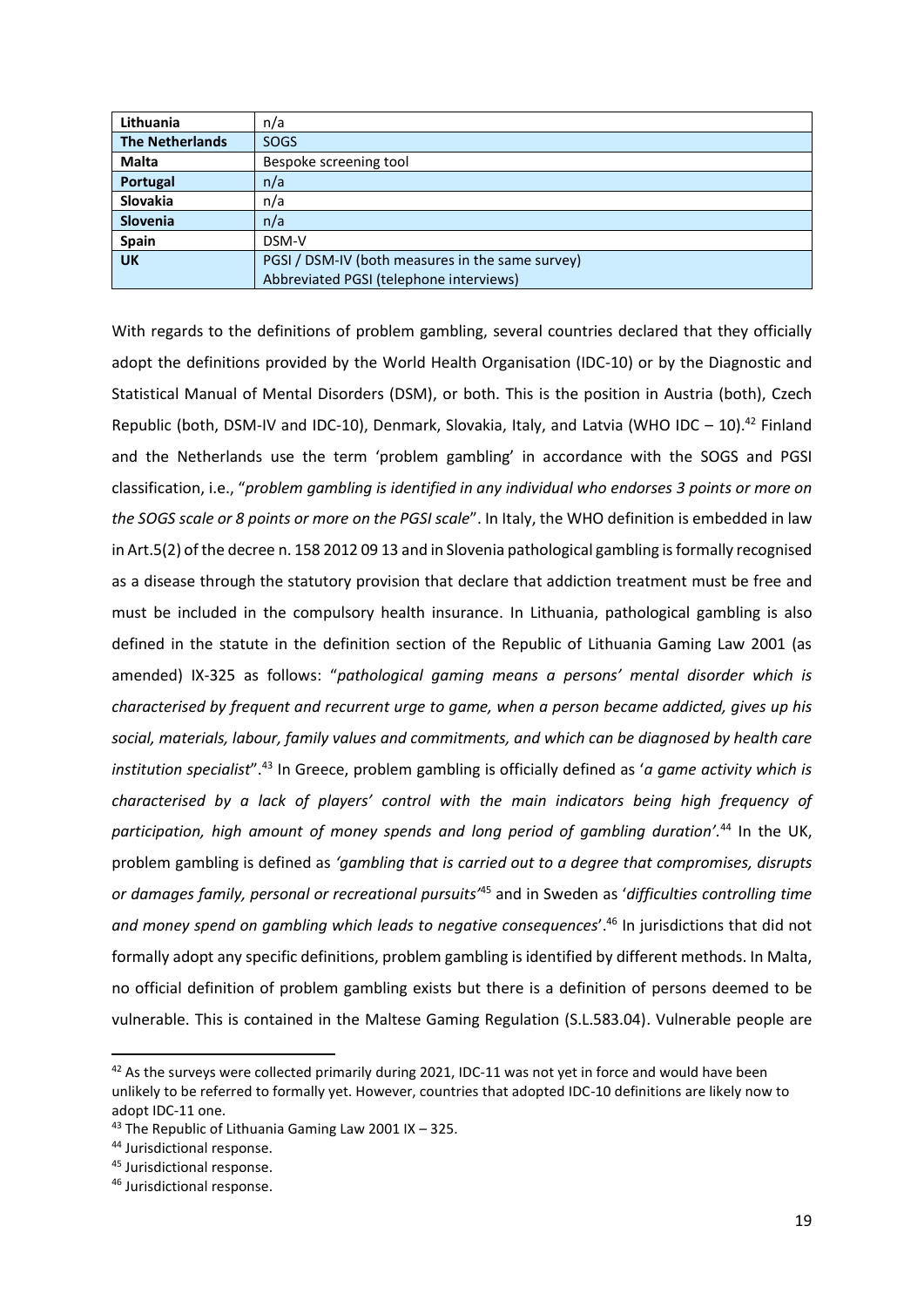characterised as '*any person who is known to have a gambling problem, any person whose social circumstances may make him or her more susceptible to problem gambling, or any person who, by virtue of a defect in the capacity of will and understanding, is rendered more susceptible to problem gambling, and this shall include players who are undergoing a period of self-exclusion, person who have been diagnosed by medical professionals as being pathological or otherwise problem gamblers, persons who are currently seeking treatment for problem gambling and persons under the influence of alcohol or drugs'.* <sup>47</sup> In Cyprus, in the NBA's surveys, the term problem gambling and pathological gambling are used interchangeably but their NAAC surveys use DSM-V definition.

No jurisdiction that responded to the survey, except Finland, has an official list of what is classified as a gambling-related harm but mental health professionals and other relevant stakeholders in all countries are aware of the many different negative consequences that gambling may cause. In Finland, gambling-related harms are broadly defined in the Finnish Lotteries Act as health, social and financial harms.

|                          | <b>Official</b><br>definition of<br>problem<br>gambling? | <b>Definitions used</b>                                                                                                                                                                                                                                                                                                                                                                                                                                                                                                                                                                       | <b>Official</b><br>list<br>of<br>gambling-related<br>harms?              |
|--------------------------|----------------------------------------------------------|-----------------------------------------------------------------------------------------------------------------------------------------------------------------------------------------------------------------------------------------------------------------------------------------------------------------------------------------------------------------------------------------------------------------------------------------------------------------------------------------------------------------------------------------------------------------------------------------------|--------------------------------------------------------------------------|
| <b>Austria</b>           | Yes                                                      | ICD-10 and DSM                                                                                                                                                                                                                                                                                                                                                                                                                                                                                                                                                                                | Refers to ICD and<br><b>DSM</b>                                          |
| <b>Belgium</b>           | No                                                       | The opinion of the Higher Health Council refers to the definition of gambling<br>disorder contained in the DSM-V                                                                                                                                                                                                                                                                                                                                                                                                                                                                              | No                                                                       |
| <b>Cyprus</b>            | Partial                                                  | No legal definition of what constitutes problem gambling neither in the<br>Betting law nor in the NAAC's Law. The NBA's surveys, the terms problem<br>gambling and pathological gambling are used interchangeably. However, the<br>NAAC uses the definition that is described in the DSM-V as gambling disorder.                                                                                                                                                                                                                                                                              | <b>No</b>                                                                |
| Czech<br><b>Republic</b> | Yes                                                      | Problem (or pathological) gambling is in general defined on the basis of ICD-<br>10 and DSM-IV coding.                                                                                                                                                                                                                                                                                                                                                                                                                                                                                        | No                                                                       |
| <b>Denmark</b>           | Yes                                                      | Adopted WHO definition (ICD-10)                                                                                                                                                                                                                                                                                                                                                                                                                                                                                                                                                               | <b>No</b>                                                                |
| <b>Finland</b>           | Yes                                                      | Based on the gambling surveys we use the term problem gambling when the<br>SOGS results in 3 points or more and when PGSI measure results 8 points or<br>more.                                                                                                                                                                                                                                                                                                                                                                                                                                | Yes - Health, social<br>and financial harm<br>- Finnish Lotteries<br>Act |
| <b>France</b>            | <b>Unknown</b>                                           | Helpline definition - "Some people have a more complex relationship with<br>gambling and may find themselves in difficulty because of their gambling.<br>These are so called 'problem gamblers'. Among problem gamblers, a<br>distinction can be made between 'at risk' gamblers and pathological (or<br>excessive) gamblers. The former have a practice that can lead to negative<br>consequences that are nevertheless moderate. The others have a practice<br>that leads to a real dependence on gambling, associated with serious<br>consequences, particularly financial and relational. | Unknown                                                                  |
| Greece                   | Yes                                                      | Problem Gambling is officially defined as the game activity which is<br>characterised by a lack of players' control. The main indications of problem<br>gambling are the high frequency of participation, the high amounts of money<br>spent and the long period of time that the player dedicates in order to<br>gamble.                                                                                                                                                                                                                                                                     | No                                                                       |
| <b>Ireland</b>           | <b>Unknown</b>                                           | Unknown                                                                                                                                                                                                                                                                                                                                                                                                                                                                                                                                                                                       | Unknown                                                                  |

**Table C – Problem gambling definitions** 

<sup>47</sup> Jurisdictional response.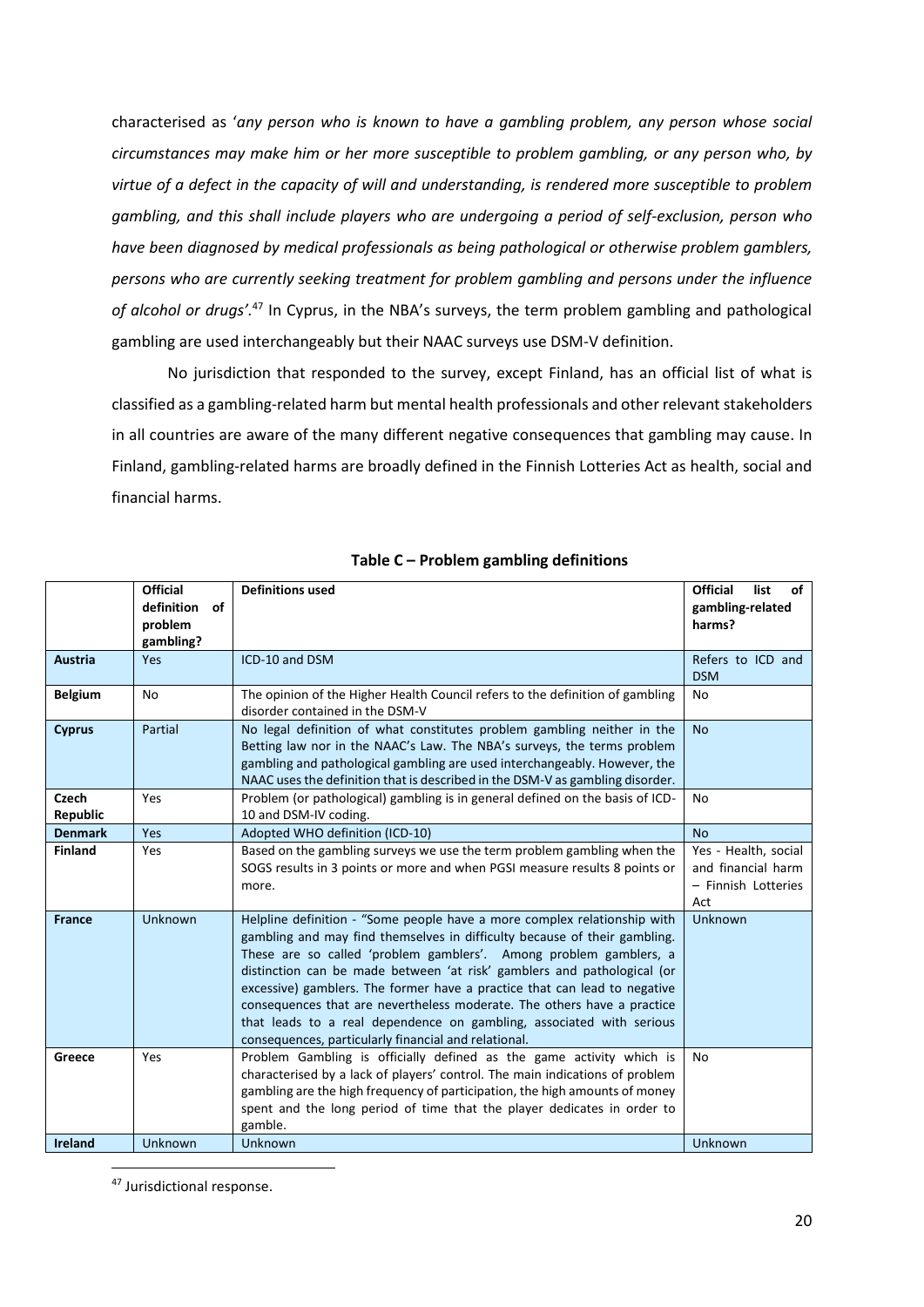| Italy              | Yes       |     | IDC-10 definition - included in decree 158 2012 09 13 Art.5, 2                    | No        |
|--------------------|-----------|-----|-----------------------------------------------------------------------------------|-----------|
| Latvia             | <b>No</b> | (no | Problem gambling is included in diagnosis F63.0 of pathological gambling. As      | <b>No</b> |
|                    | specific) |     | such it is treated the same as gambling addiction.                                |           |
| Lithuania          | Yes       |     | Pathological gambling is defined in the definition section of the Republic of     | No        |
|                    |           |     | Lithuania Gaming Law 2001 (amended) IX-325 as 'pathological gaming means          |           |
|                    |           |     | a persons' mental disorder, which is characterized by frequent and recurrent      |           |
|                    |           |     | urge to game, when a person becomes addicted, gives up his social, material,      |           |
|                    |           |     | labour, family values and commitments, and which can be diagnosed by              |           |
|                    |           |     | health care institution specialists.                                              |           |
| <b>The</b>         | <b>No</b> |     | No specific definition is used other than those utilised in the screening         | <b>No</b> |
| <b>Netherlands</b> |           |     | measures. Until 2015, statistics for mental health treatments were collected      |           |
|                    |           |     | but those stopped in 2015 due to GDPR requirements. From 2021 collection          |           |
|                    |           |     | of annual treatment data is being reintroduced.                                   |           |
| Malta              | No        |     | No official definition of the term problem gambling, however, the Gaming          | No        |
|                    |           |     | Regulation (S.L.583.04) defines vulnerable persons as 'any person who is          |           |
|                    |           |     | known to have a gambling problem, any person whose social circumstances           |           |
|                    |           |     | may make him or her more susceptible to problem gambling, or any person           |           |
|                    |           |     | who, by virtue of a defect in the capacity of will and understanding, is          |           |
|                    |           |     | rendered more susceptible to problem gambling, and this shall include             |           |
|                    |           |     | players who are undergoing a period of self-exclusion, person who have been       |           |
|                    |           |     | diagnosed by medical professionals as being pathological or otherwise             |           |
|                    |           |     | problem gamblers, persons who are currently seeking treatment for problem         |           |
|                    |           |     | gambling and persons under the influence of alcohol or drugs'.                    |           |
| <b>Portugal</b>    | <b>No</b> |     | n/a                                                                               | <b>No</b> |
| Slovakia           | Yes       |     | MKCH-10-SK as F63.0 - habit and impulse disorders - problems related to life      | No        |
|                    |           |     | difficulties. The disorder consists of frequent repeated episodes of gambling     |           |
|                    |           |     | that control the affected person's life to the detriment of social, professional, |           |
|                    |           |     | material and family values and commitments.                                       |           |
| Slovenia           | <b>No</b> |     | The strategy for the development of games of chance in the Republic of            | <b>No</b> |
|                    |           |     | Slovenia, adopted by the government states: "Pathological gambling                |           |
|                    |           |     | addiction is a disease, so addiction treatment must be free and included in       |           |
|                    |           |     | compulsory health insurance".                                                     |           |
| Spain              | No        |     | n/a                                                                               | No        |
| Sweden             | Yes       |     | Definition used by the Public Health Agency: difficulties in controlling time     | <b>No</b> |
|                    |           |     | and money spent on gambling which leads to negative consequences.                 |           |
| UK                 | Yes       |     | Problem gambling that is carried out to a degree that compromises, disrupts,      | $No48$ –  |
|                    |           |     | or damages family, personal or recreational pursuits.                             |           |

## **2.1.4. Reported problem gambling prevalence rates (non-standardized)**

The final question on the survey asked respondents to indicate the levels of gambling engagement and problem gambling prevalence rates in their respective jurisdictions. Those are included for informational purposes only as no comparisons can be carried out due to the substantive differences in the surveys' methodologies, screening tools used, population samples and years in which the surveys were carried out. The data is presented in the tables below.

Only very few jurisdictions commented on any trends that may be identified from the data. In Denmark, there seem to be a continuous rise in the number of registered persons in the self-exclusion register ROFUS. However, it is not possible to attribute this to an actual increase in problematic gambling behaviour as it may have resulted from better awareness of the self-exclusion scheme because of the Danish regulator's promotional initiatives in this area. A growth in self-exclusion

<sup>48</sup> Current research to create an official list of gambling-related harms in currently ongoing.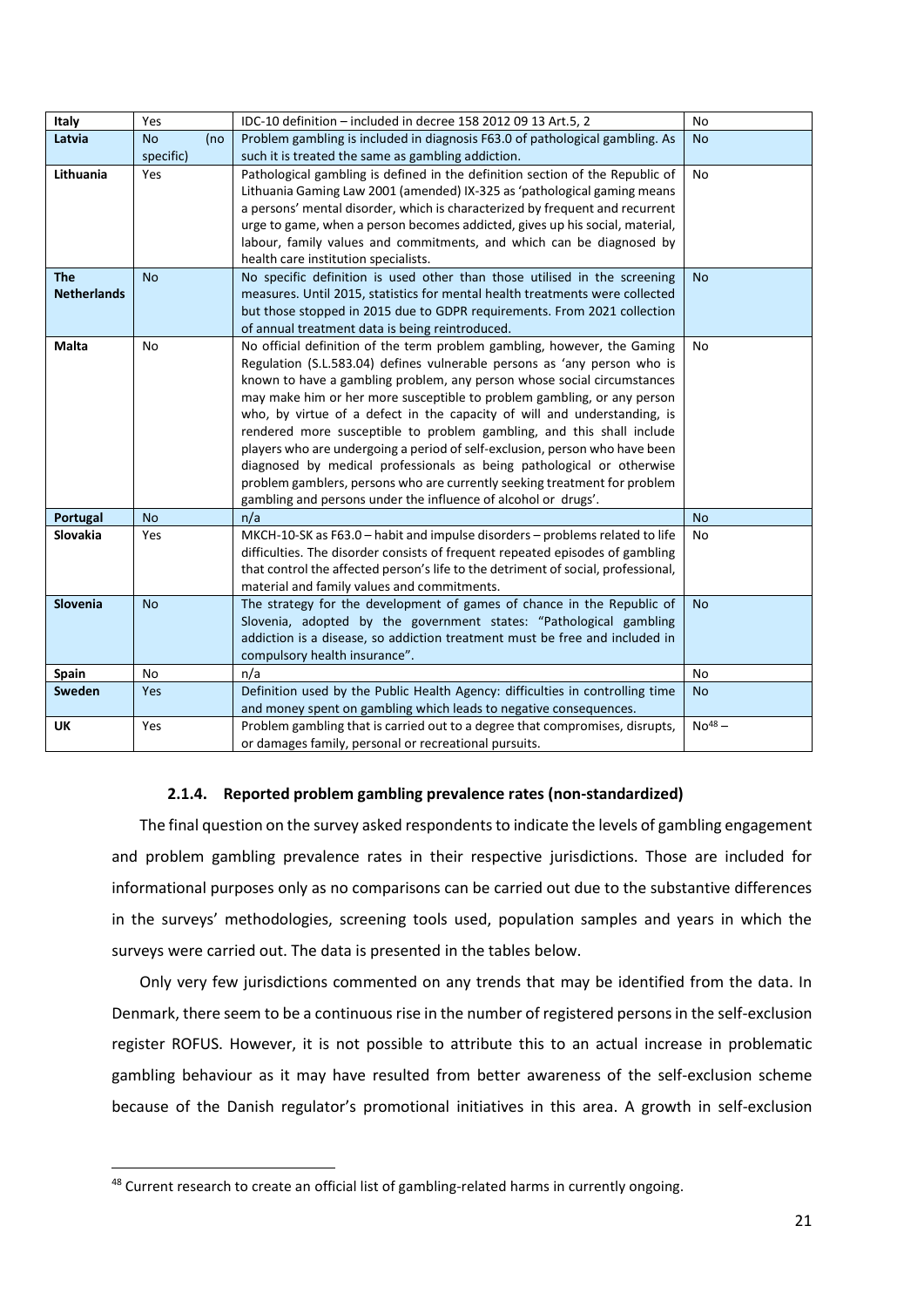numbers has also been seen in Slovenia except during the Covid–19 pandemic where the closure of land-based gambling venues reduced the number of players overall. Both Finland and Sweden reported a decrease of at-risk gambling but not in problem gambling overall. In Finland, there has been a 13% increase of online gambling participation between 2015 and 2019 and in Sweden, the overall participation is decreasing but not the overall volume of money that is spent on gambling. The Netherlands has seen a significant growth in sport betting. Portugal reported that the number of selfexcluded players remains stable between 2% and 3% of the total number of registered players even though the absolute player numbers have increased. The UK also reported a stable level of both gambling engagement and problem gambling levels and in Czech Republic, there seems to be a gradual increase of overall players but not of problem gambling levels. Czech Republic is also the only jurisdiction included in this report that uses the Lie/Bet screening scale in their Vyzkum Obcanu (Citizen Survey) and in the Prevalence Uzivani Drog (Prevalence of Drug Use in the Population) surveys. Using this screening tool, the levels of problem gambling was identified in the Vykum Obcanu survey as 1.9% in 2017; 1.8% in 2018, 1.6% in 2019 and 2.6% in 2020 and in the Narodni Vyzkum 2.4% in both years of 2016 and 2020. The screening tools in the Narodni Vyzkum include the PGSI and those details are included in the table below.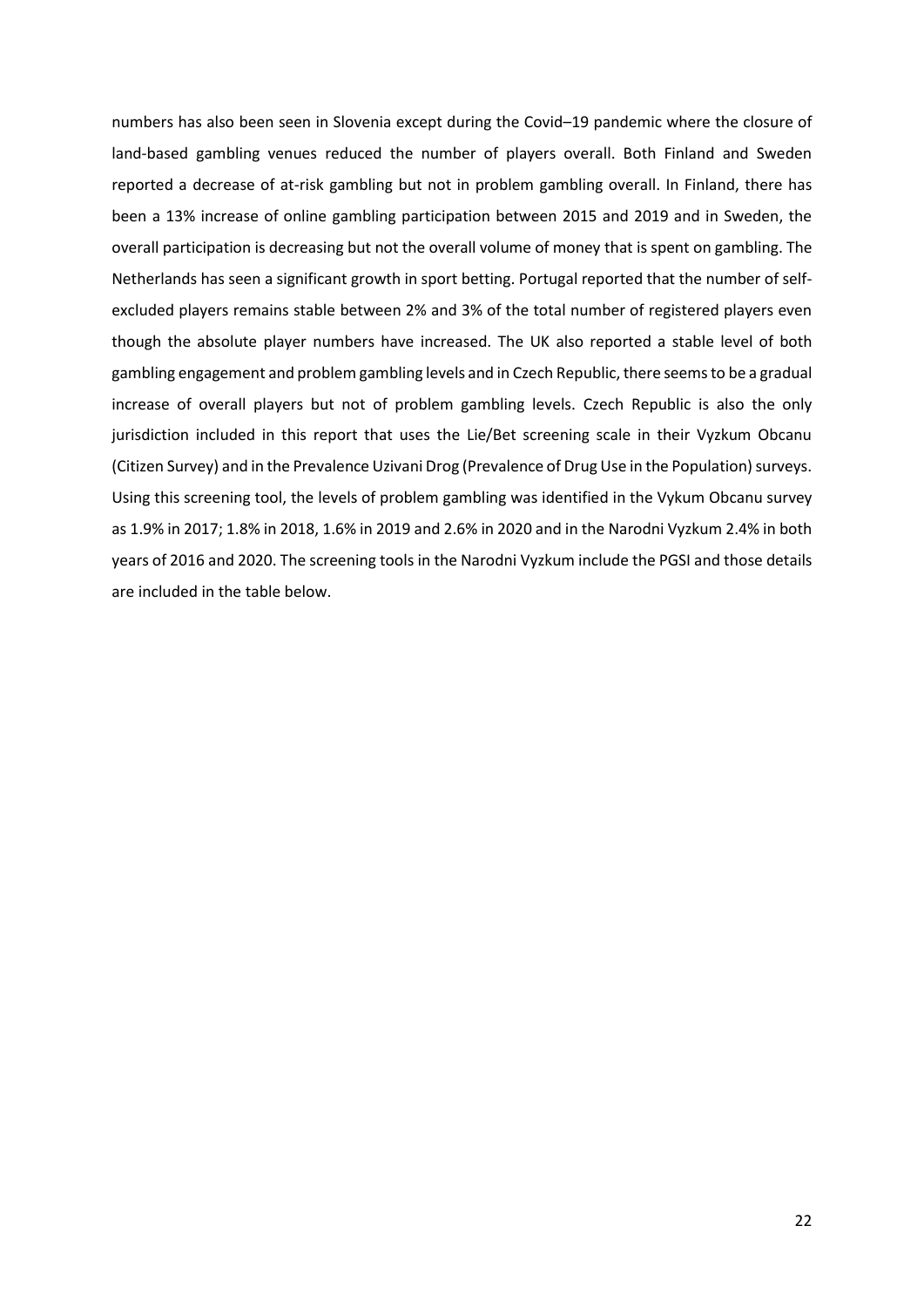# **Table D - Gambling engagement rates**

|                   |                                                    |                          |                | <b>Including Lotteries</b>                      |                                       |                          | <b>Excluding Lotteries</b>       |                          |                          |                          |                              |        |
|-------------------|----------------------------------------------------|--------------------------|----------------|-------------------------------------------------|---------------------------------------|--------------------------|----------------------------------|--------------------------|--------------------------|--------------------------|------------------------------|--------|
|                   | 2015                                               | 2016                     | 2017           | 2018                                            | 2019                                  | 2020                     | 2015                             | 2016                     | 2017                     | 2018                     | 2019                         | 2020   |
| Austria           | 41% (last 12<br>months)<br>26.5% (last<br>30 days) |                          |                |                                                 |                                       |                          | n/a                              |                          |                          |                          |                              |        |
| Belgium           |                                                    |                          |                | 30.8%<br>(Sciensano) <sup>49</sup><br>32% VAD50 |                                       |                          |                                  |                          | ٠                        | $\sim$                   | $\sim$                       |        |
| <b>Cyprus</b>     | $\sim$                                             | ÷.                       | $\sim$         | $\sim$                                          | $\sim$                                | $\sim$                   | $\sim$                           | ÷.                       | $\sim$                   | $\sim$                   | $\sim$                       | $\sim$ |
| Czech<br>Republic | $\sim$                                             | 32.9%                    | 38.9%          | 39.8%                                           | 43.3%                                 | 35.4%                    | $\overline{\phantom{a}}$         | 14.1%                    | 13.5%                    | 11.8%                    | 15.0%                        | 11.1%  |
| <b>Denmark</b>    | $\sim$                                             | 63%                      | $\blacksquare$ | $\sim$                                          | $\sim$                                | $\blacksquare$           | $\sim$                           | $\sim$                   | $\sim$                   | $\sim$                   | $\omega$                     | $\sim$ |
| Estonia           |                                                    |                          |                |                                                 |                                       |                          |                                  |                          |                          |                          |                              |        |
| <b>Finland</b>    | 80% (m-<br>85%, f-<br>75.1%) <sup>51</sup>         | $\sim$                   | $\sim$         |                                                 | 78.4% (m-<br>$82.2\%$ , f –<br>74.5%) | $\sim$                   | Lottery<br>$gambling -$<br>63.6% |                          | n/a                      | n/a                      | Lottery<br>gambling<br>69.1% | n/a    |
| France            | 57.2%<br>(2014)                                    | $\sim$                   | $\sim$         |                                                 | 47.2%                                 | $\overline{\phantom{a}}$ | $\overline{\phantom{a}}$         | ۰                        | ٠                        | $\overline{\phantom{a}}$ | $\overline{\phantom{a}}$     |        |
| Greece            | $\sim$                                             | $\sim$                   | $\sim$         | $\overline{\phantom{a}}$                        | $\blacksquare$                        | 75%                      | $\sim$                           | $\overline{\phantom{a}}$ | $\sim$                   | $\sim$                   | $\sim$                       | n/a    |
| Ireland           | $\sim$                                             | $\sim$                   | $\sim$         | $\sim$                                          | 49%                                   | $\sim$                   | $\sim$                           | $\sim$                   |                          | $\overline{\phantom{a}}$ | 20.2%                        |        |
| Italy             | $\sim$                                             | $\overline{\phantom{a}}$ | $\sim$         | $\sim$                                          | 36.4%                                 | $\sim$                   | $\sim$                           | $\overline{\phantom{a}}$ | $\sim$                   | $\overline{\phantom{a}}$ | $\sim$                       | $\sim$ |
| Latvia            | $\sim$                                             | 36%52                    | $\sim$         | $\overline{\phantom{a}}$                        | 50%                                   | $\overline{\phantom{a}}$ | $\sim$                           | 10%53                    | $\overline{\phantom{a}}$ | $\sim$                   | 19.7%                        |        |
| Lithuania         | $\equiv$                                           | ÷                        | $\sim$         | $\sim$                                          | ٠                                     | $\overline{\phantom{a}}$ | $\sim$                           | ٠.                       | $\sim$                   | $\overline{\phantom{a}}$ | $\sim$                       | ٠      |
| Malta             | $\sim$                                             | $\sim$                   | 52.8%54        | $\sim$                                          | $\overline{\phantom{a}}$              | $\overline{\phantom{a}}$ | $\sim$                           | $\overline{\phantom{a}}$ | $\sim$                   | $\overline{\phantom{a}}$ | $\sim$                       |        |

<sup>49</sup> Sciensano's study covers the entire Belgian population.

<sup>50</sup> VAD study covers the Flemish population in Belgium.

<sup>51</sup> 12-month gambling prevalence.

<sup>52</sup> Based on attitudes towards gambling among Latvian population" by SKDS (market and public opinion research center).

<sup>53</sup> Based on attitudes toward gambling among Latvia population" by SKDS (market and public opinion research centrer).

<sup>54</sup> Gambling and gaming.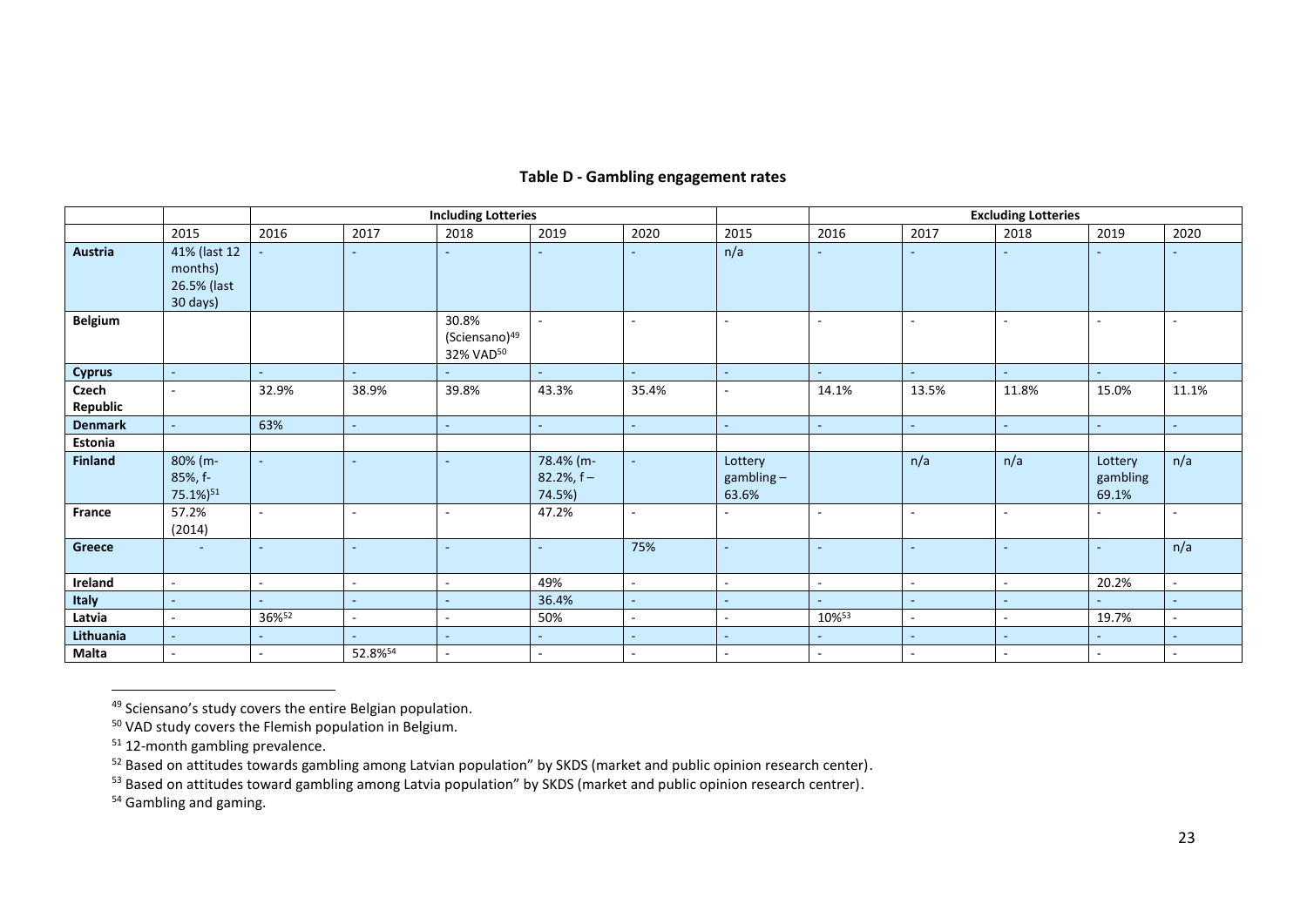| The                |                          |                          |                          |            |       |            |                          |          |        |          |        |        |
|--------------------|--------------------------|--------------------------|--------------------------|------------|-------|------------|--------------------------|----------|--------|----------|--------|--------|
| <b>Netherlands</b> |                          |                          |                          |            |       |            |                          |          |        |          |        |        |
| Portugal           | $\overline{\phantom{0}}$ | $\overline{\phantom{a}}$ |                          |            |       |            |                          |          |        |          |        |        |
| Slovakia           | $\sim$                   | $\overline{\phantom{0}}$ |                          |            |       |            | $\sim$                   |          |        | $\sim$   |        |        |
| Slovenia           |                          | $\sim$                   | $\overline{\phantom{a}}$ |            |       |            |                          | 363855   | 349856 | 337857   | 331158 | 147759 |
| <b>Spain</b>       | $\overline{\phantom{0}}$ |                          | 59.5%                    |            | 63.6% | . .        | -                        |          |        |          |        |        |
| Sweden             | 58%                      | 59% (NPHS)               | n/a                      | 58%        | 2020  | 56% (NPHS) | 40%                      | -        |        | No data  |        |        |
|                    | (Swelogs)                |                          |                          | (Swelogs)  | 56%   |            | (Swelogs)                |          |        |          |        |        |
|                    |                          |                          |                          | 58% (NPHS) |       |            |                          |          |        |          |        |        |
| <b>UK</b>          | $\overline{\phantom{a}}$ | 57% (GB)                 | $\overline{\phantom{0}}$ | 57%        |       |            | $\overline{\phantom{a}}$ | 42% (GB) |        | 43%      |        |        |
|                    |                          |                          |                          | (England   |       |            |                          |          |        | (England |        |        |
|                    |                          |                          |                          | only)      |       |            |                          |          |        | only)    |        |        |

<sup>55</sup> Number of individuals in millions who engaged in gambling activity during the surveyed period.

<sup>&</sup>lt;sup>56</sup> Ibid.

 $57$  Ibid.

<sup>&</sup>lt;sup>58</sup> Ibid.

 $59$  Ibid.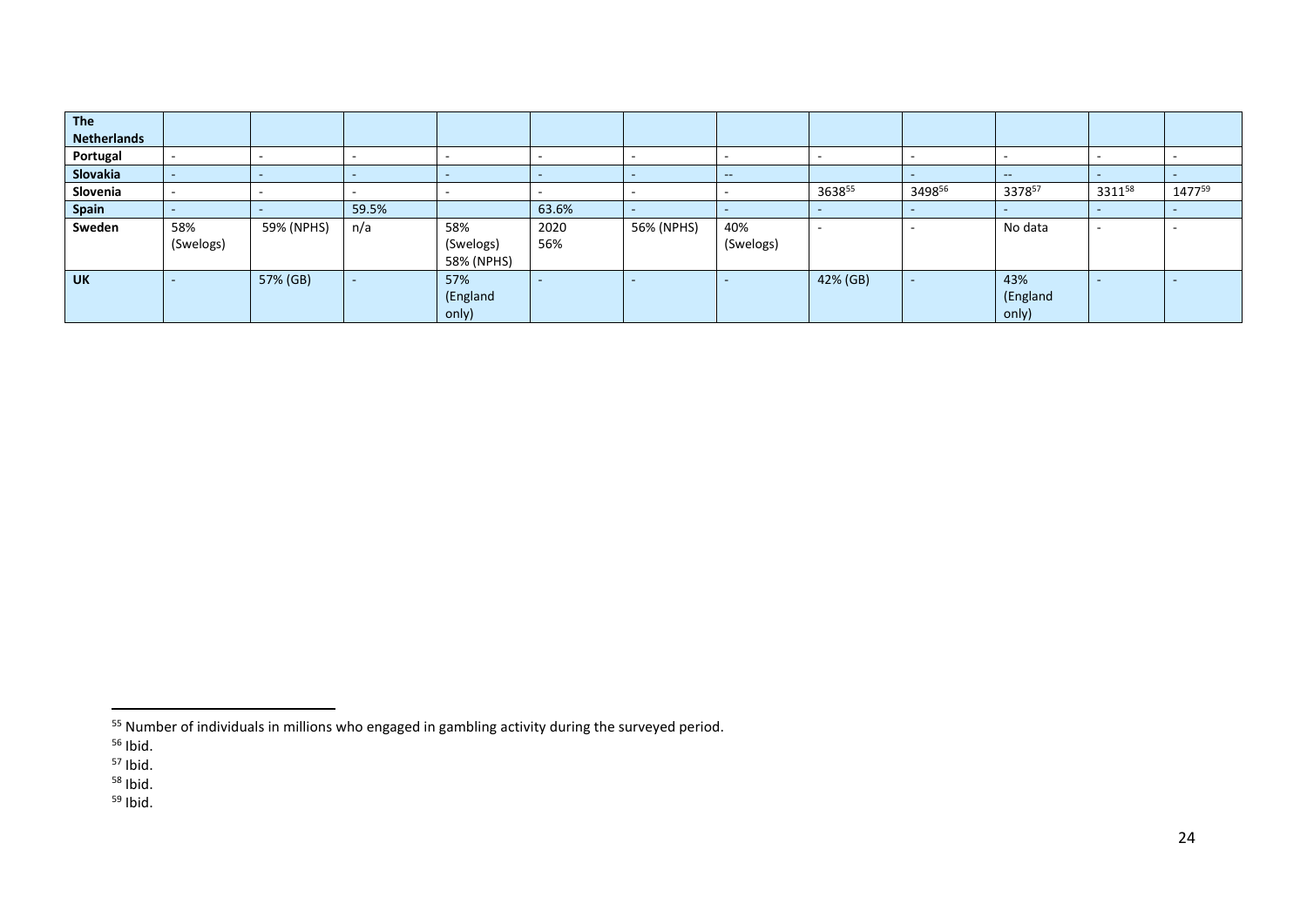| Problem gambling prevalence |                                       |                                                    |                          |                                 |                                 |                                            |                                                |                                                     |                          |                                   |                                        |                                           |  |
|-----------------------------|---------------------------------------|----------------------------------------------------|--------------------------|---------------------------------|---------------------------------|--------------------------------------------|------------------------------------------------|-----------------------------------------------------|--------------------------|-----------------------------------|----------------------------------------|-------------------------------------------|--|
|                             |                                       | <b>Problem gambling</b>                            |                          |                                 |                                 |                                            |                                                | At risk of problem gambling                         |                          |                                   |                                        |                                           |  |
|                             | 2015                                  | 2016                                               | 2017                     | 2018                            | 2019                            | 2020                                       | 2015                                           | 2016                                                | 2017                     | 2018                              | 2019                                   | 2020                                      |  |
| <b>Austria</b>              | 0.62%                                 |                                                    |                          |                                 |                                 | Data<br>collected,<br>not yet<br>published | 0.47%                                          | ۰                                                   |                          |                                   | ۰                                      | Data<br>collected<br>not yet<br>published |  |
| Belgium                     |                                       |                                                    |                          | 0.9%<br>(Sciensano)<br>1% (VAD) | $\overline{\phantom{a}}$        |                                            |                                                |                                                     |                          | 0.2%<br>(Sciensano)<br>0.3% (VAD) | ٠                                      |                                           |  |
| <b>Cyprus</b>               | ٠                                     | ٠                                                  | 4.5%60                   |                                 | 1%                              | $\overline{\phantom{a}}$                   | $\sim$                                         | $\sim$                                              | 9.75%                    |                                   | 3.2%                                   | $\blacksquare$                            |  |
| <b>Czech Republic</b>       |                                       | 5.7%                                               | ٠                        | $\overline{\phantom{a}}$        | $\overline{\phantom{a}}$        | 4.5%                                       | $\overline{\phantom{a}}$                       | $\overline{\phantom{a}}$                            | $\sim$                   |                                   | $\overline{\phantom{a}}$               | $\blacksquare$                            |  |
| <b>Denmark</b>              |                                       | 10.000 of the<br>total<br>population <sup>61</sup> |                          | $\overline{\phantom{a}}$        | $\overline{\phantom{a}}$        |                                            | ۰                                              | 125.000 of the<br>total<br>population <sup>62</sup> |                          |                                   | ٠                                      | $\overline{\phantom{a}}$                  |  |
| <b>Finland</b>              | 3% (m-4%,<br>$f - 2.2%$ <sup>63</sup> |                                                    | $\sim$                   | $\sim$                          | $3.3%$ (m -<br>4.3%, f-<br>2.4% | $\sim$                                     | 18.3% (m-<br>22.6%, f-<br>14.1%) <sup>64</sup> | ÷.                                                  | $\sim$                   | $\overline{a}$                    | 13.7%<br>$(m -$<br>17.1%, f-<br>10.3%) | $\blacksquare$                            |  |
| France                      | 4.8% (2014)                           |                                                    | $\overline{\phantom{a}}$ | $\sim$                          | 2.9%65<br>6.0%66                |                                            | ٠                                              |                                                     |                          |                                   | 5.1%67<br>10.7%68                      |                                           |  |
| Greece                      |                                       |                                                    | ٠                        | ٠                               |                                 | 2.7%                                       | ٠                                              | ۰                                                   | $\overline{\phantom{a}}$ |                                   | ٠                                      | 21.6%69                                   |  |
| Ireland                     | $\overline{a}$                        | $\sim$                                             | $\overline{a}$           | $\overline{\phantom{a}}$        | $0.3%$ (all)                    | $\sim$                                     | $\sim$                                         | $\overline{\phantom{a}}$                            | $\overline{\phantom{a}}$ |                                   | 3.2% (all)                             | $\sim$                                    |  |

# **Table E - Problem gambling prevalence rates**

 $60$  Numbers extracted from the total number of populations as described in pages 34 and 44 of the Cyprus Prevalence Study.

<sup>&</sup>lt;sup>61</sup> According to the Prevalence Study.

 $62$  According to the Prevalence Study.

<sup>&</sup>lt;sup>63</sup> SOGS 3 points or more.

<sup>&</sup>lt;sup>64</sup> SOGS 1 point or more.

 $65$  Of the total population, includes excessive gamers and moderate risk gamers.

<sup>&</sup>lt;sup>66</sup> Of gamblers only, includes excessive gamers and moderate risk gamers.

 $67$  Of the whole population, includes low risk gamers only.

 $68$  Of the gamblers only, includes low risk gamers only.

<sup>&</sup>lt;sup>69</sup> Inclusive of players of low and moderate risk.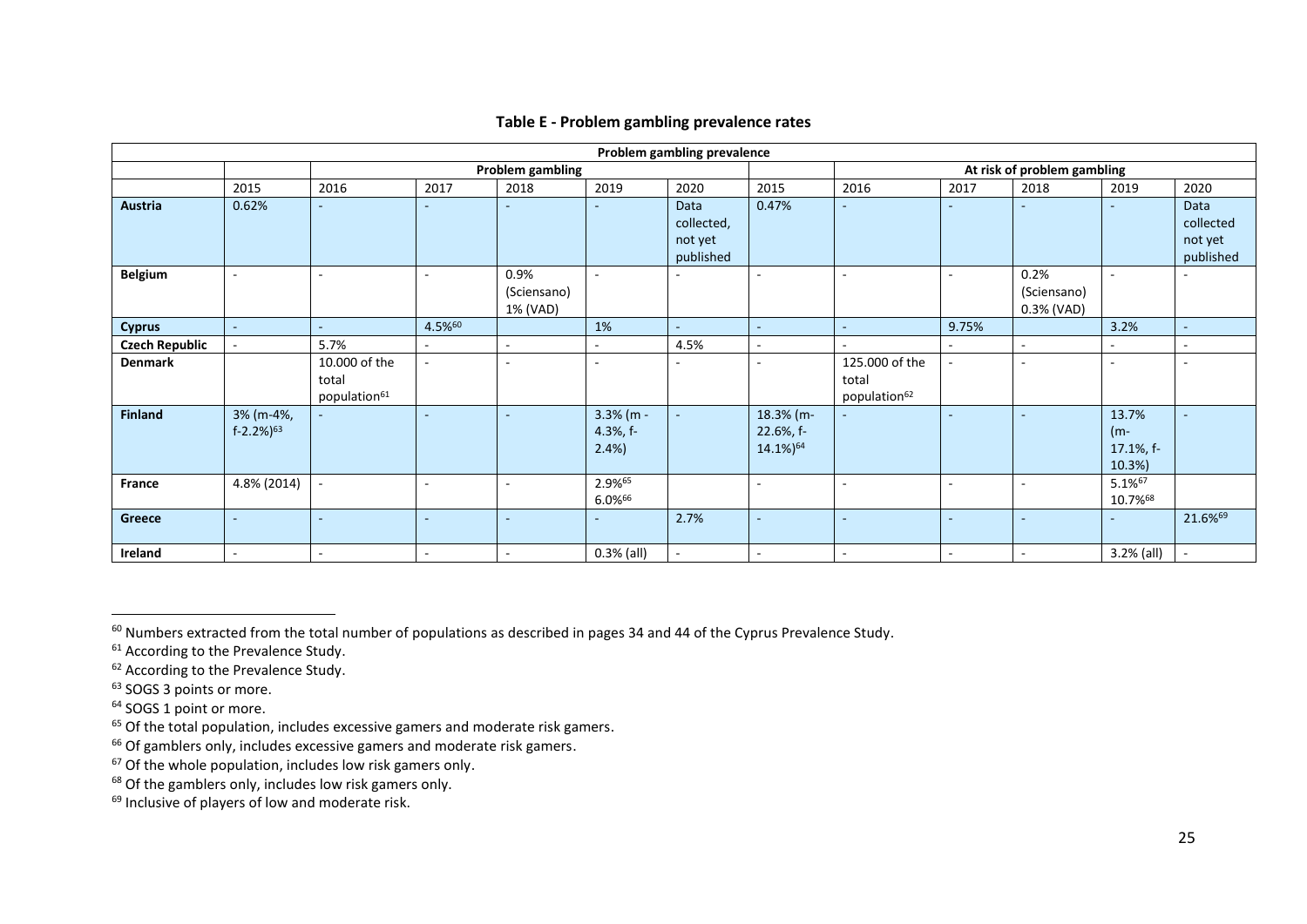|                    |                          |                       |                         |                  | 0.6%) (last      |                  |                          |                          |                          |             | 6.5% (last |                          |
|--------------------|--------------------------|-----------------------|-------------------------|------------------|------------------|------------------|--------------------------|--------------------------|--------------------------|-------------|------------|--------------------------|
|                    |                          |                       |                         |                  | year             |                  |                          |                          |                          |             | year       |                          |
|                    |                          |                       |                         |                  | players)         |                  |                          |                          |                          |             | players)   |                          |
| <b>Italy</b>       | ä,                       |                       | $\bar{a}$               | $\blacksquare$   | 3.0%70           | ÷                | $\omega$                 | $\sim$                   | $\blacksquare$           | ÷.          | 9.9%71     |                          |
| Latvia             |                          |                       | ٠                       |                  | 6.4%             |                  | $\overline{\phantom{a}}$ |                          |                          | ÷.          | 5.1%       | $\sim$                   |
| Lithuania          | ٠                        |                       | ÷.                      |                  |                  | ÷.               | $\overline{a}$           |                          | ÷.                       | ÷.          | ÷.         | $\omega$                 |
| Malta              | ä,                       |                       | 1% to 2%                | ä,               |                  | $\sim$           | $\sim$                   | $\overline{\phantom{a}}$ | n/a                      | $\sim$      | $\sim$     | $\mathbf{r}$             |
| The                |                          |                       |                         |                  |                  |                  |                          |                          |                          |             |            |                          |
| <b>Netherlands</b> |                          |                       |                         |                  |                  |                  |                          |                          |                          |             |            |                          |
| Portugal           | $\overline{\phantom{a}}$ |                       | 17.6<br>thousand        | 31.5<br>thousand | 47.8<br>thousand | 72.4<br>thousand | $\sim$                   | $\overline{\phantom{a}}$ |                          | $\sim$      |            | $\overline{\phantom{a}}$ |
|                    |                          |                       | players <sup>72</sup> , | players,         | players,         | players,         |                          |                          |                          |             |            |                          |
|                    |                          |                       | $2.2%$ of               | 2.7% of          | 2.8% of          | 2.9% of          |                          |                          |                          |             |            |                          |
|                    |                          |                       | registered              | registered       | registered       | registered       |                          |                          |                          |             |            |                          |
|                    |                          |                       | players                 | players          | players          | players          |                          |                          |                          |             |            |                          |
| Slovakia           | ٠                        | n/a                   | n/a                     | n/a              | 63973            | 795              | $\equiv$                 | $\sim$                   | ÷.                       | u.          | ÷.         | ÷.                       |
| Slovenia           |                          |                       |                         |                  |                  | $\sim$           | $\overline{\phantom{a}}$ |                          | 1683                     | 2085        | 2294       | 1535                     |
| Spain              |                          |                       | 2.6%                    | ä,               | 2.2%             | ÷                | ÷.                       |                          |                          |             |            |                          |
| Sweden             | 0.4% (PGSI               |                       | $\qquad \qquad -$       | 0.6%             |                  |                  | 5.9% (PGSI               | 4.4% (NPHS)              | $\overline{\phantom{a}}$ | 4.2%        |            | 3.4%                     |
|                    | $8+$                     |                       |                         |                  |                  |                  | $1+)$                    |                          |                          | (Swelogs)   |            | (NPHS <sup>74</sup> )    |
|                    | (Swelogs)                |                       |                         |                  |                  |                  | (Swelogs)                |                          |                          | 3.7% (NPHS) |            |                          |
| <b>UK</b>          |                          | 0.7% (DSM IV          |                         | 0.5% (DSM        |                  |                  |                          | 3.5% (DSM-IV             |                          | 3.6% (DSM-  |            |                          |
|                    |                          | or PGSI)              |                         | IV or PGSI)      |                  |                  |                          | or PGSI)                 |                          | IV or PGSI) |            |                          |
|                    |                          | England only          |                         | England          |                  |                  |                          | England only             |                          | England     |            |                          |
|                    |                          |                       |                         | only             |                  |                  |                          |                          |                          | only        |            |                          |
|                    |                          |                       |                         |                  |                  |                  |                          | 3.7% - low risk          |                          |             |            |                          |
|                    |                          | $0.7\%$ <sup>75</sup> | 0.6%                    | 0.5%             | 0.6%             | 0.3%             |                          | $1.8% -$                 | $3.2% -$                 | 3.3% - low  | $2.7% -$   | 2.0% - law               |
|                    |                          |                       |                         |                  |                  |                  |                          | moderate risk            | low risk                 | risk        | low risk   | risk                     |
|                    |                          |                       |                         |                  |                  |                  |                          |                          | $1.9% -$                 | $1.5% -$    | $1.2% -$   | $0.9% -$                 |
|                    |                          |                       |                         |                  |                  |                  |                          |                          | moderate                 | moderate    | moderate   | moderate                 |
|                    |                          |                       |                         |                  |                  |                  |                          |                          | risk                     | risk        | risk       | risk                     |

 $70$  Data gathered from the study itself, not from the responses as those were left with no answers.

<sup>&</sup>lt;sup>71</sup> Includes low risk players (4.1%), moderate risk players (2.8%) and problem players (3.0%).

 $72$  Number of players on the self – exclusion registers in 2017.

<sup>&</sup>lt;sup>73</sup> Number of pathological gamblers as of 31 December 2019 and 31 December 2021. Data based not on prevalence studies but on the number of people who are on the self-exclusion register.

 $74$  NPHS – National Public Health Survey.

<sup>&</sup>lt;sup>75</sup> Gambling Commission quarterly telephone interviews using abbreviated PGSI screen.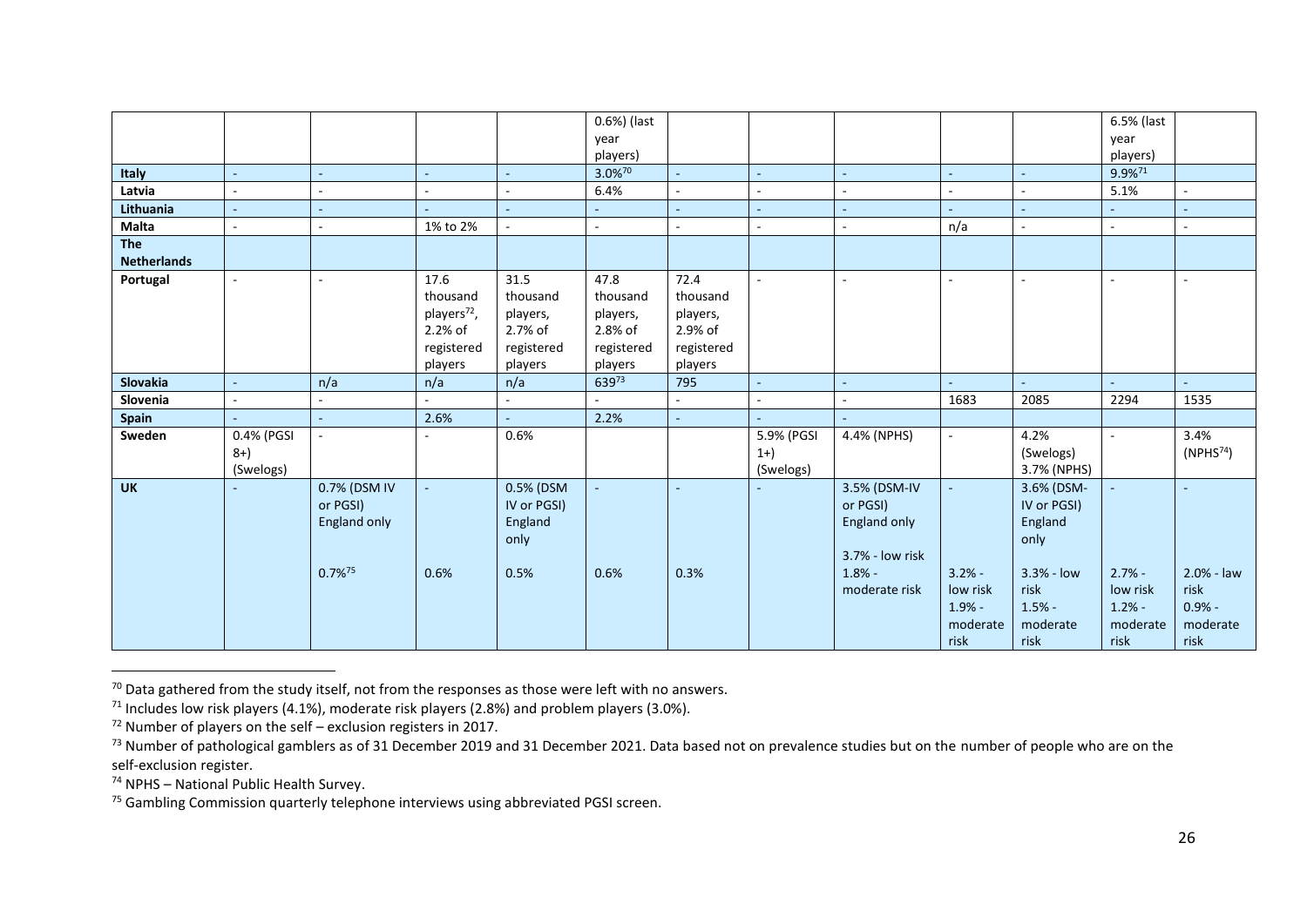#### **3. Conclusion**

This exploratory fact-finding project aims to identify how gambling engagement and problem gambling prevalence is monitored in European countries and to evaluate commonalities and differences in individual national approaches.

The current position with regards to the measurement methods used can most accurately be described as 'highly diverse'. The only real commonality is a clear commitment among the responding countries to assess gambling engagement and problem gambling prevalence levels within their jurisdictions and to address matters arising accordingly. However, the methods, approaches and intervals materially differ. While most of the countries carry out some form of national surveys, 12 jurisdictions carry them out systematically and regularly. However, even those are carried out using different vehicles (bespoke gambling prevalence surveys, health survey, health and lifestyle surveys, alcohol and drug addiction surveys, bespoke methods); they target slightly different age groups (15 plus, 16 plus, 18 to 74 years old, 18 plus, 18 to 75 years old, 15-64 years old) and they are carried out in different years at different intervals (from quarterly to every 5 years). The screening tools that are utilised within the surveys range from PGSI (most common) to Lie / Bet (1 country) but also include NODS, SOGS, DSM-V, DSM-IV as well as bespoke screening tools that have been created specifically for the respective country. In some jurisdictions, gambling engagement and problem gambling prevalence levels are not measured by any specific survey but are determined based on player registrations and the number of players on the self-exclusion registers. Even the definitions of problem gambling adopted within various countries differ. Some refer to IDC-10 while others adopt DSM-V and while IDC-11 and DSM-V have, since  $1<sup>st</sup>$  January 2022, converged their definitions, IDC-10 still referred to pathological gambling while DSM-V referred to gambling disorder since 2013.

All those differences mean that, in substance, while the surveys provide a valuable indicator of problem gambling prevalence in Europe, it is difficult to make any meaningful comparisons between problem gambling prevalence in the different jurisdictions directly from the available data. It is also well known that different screening tools return varying levels of problem gambling, but this is also the case with different measurement vehicles.<sup>76</sup> An experiment in Canada clearly showed that Health Surveys tend to show lower levels of problem gambling than bespoke gambling prevalence surveys $77$ and such variations are likely to occur also with other measurement methods as well. Furthermore, surveys carried out in different years are subject to different external variables that are also likely to have an impact on results. For example, results from surveys carried out during the Covid-19 pandemic

<sup>76</sup> M Carran, 'Gambling Regulation and Vulnerability' 2018 Elgar Edward Publishing.

<sup>77</sup> Health Survey for England, 2012, p.129.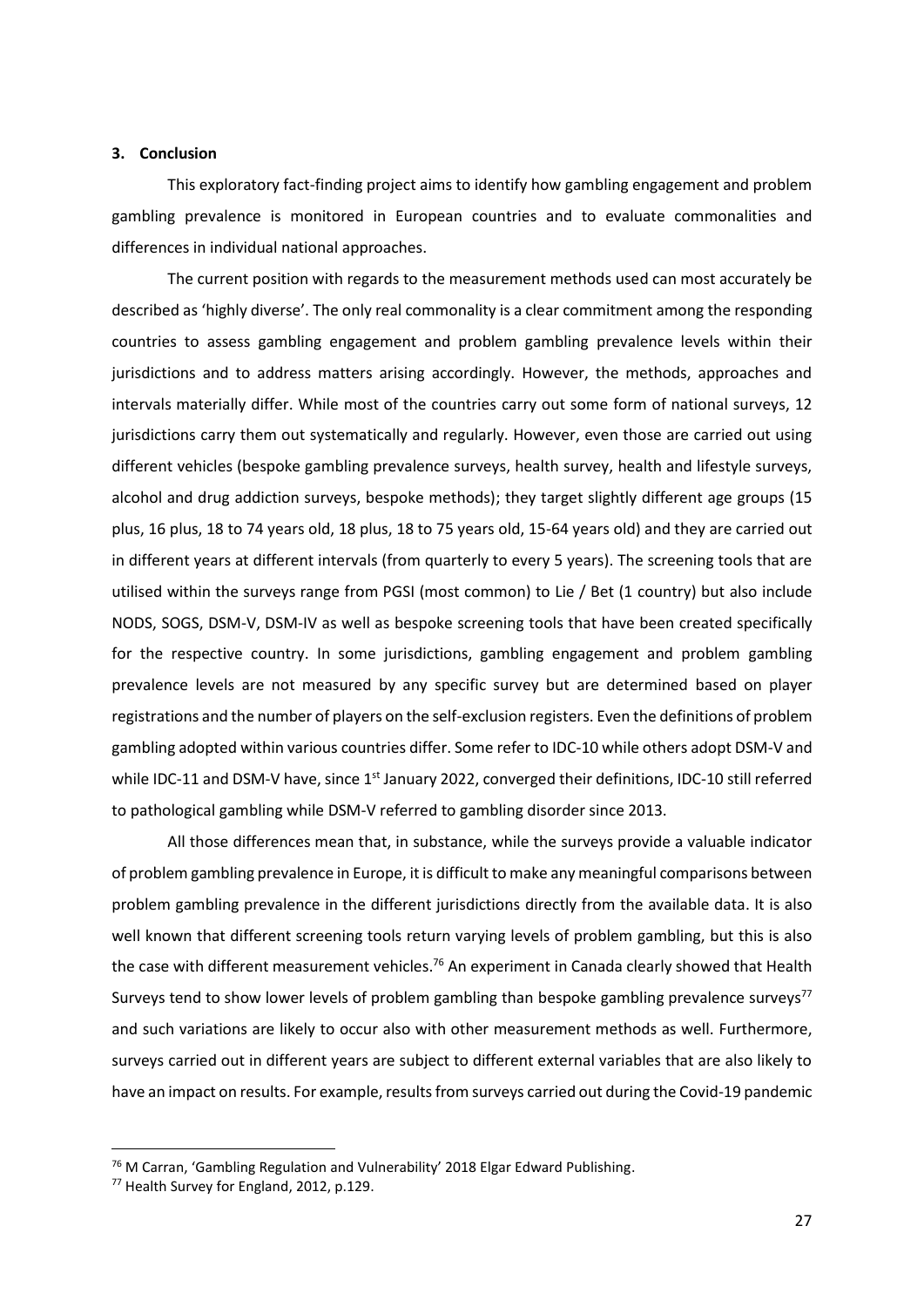are likely to have been influenced by lockdowns and other restrictive measures which would not appear in surveys carried out pre or post pandemic times. As such, the status quo makes any constructive evaluations of the impact of regulatory approaches on gambling engagement and on problem gambling prevalence levels very challenging and reduces the possibility of evidence-based arguments in gambling-related discourses that focus on social responsibility and problem gambling issues.

Accordingly, it is suggested that this is the right time to consider the implementation of pan-European adult surveys on gambling-related matters that could be modelled on the pan-European ESPAD survey on children. Such a multi-jurisdictional survey, that would focus on adult populations, would ensure that gambling engagement and problem gambling prevalence are assessed during the same period and use the same methodology. This, in turn, would enable a more constructive, meaningful, and evidence-based dialogue about the variety of regulatory approaches, best practices and what does or does not work most effectively, foster more common understandings of problem gambling and its prevalence, and support more effective approaches to reducing problem gambling.

If this suggestion appears too radical, it is at least hoped that this report will encourage conversations among the national gambling authorities and other responsible stakeholders to determine the advantages or disadvantages of the current position and to consider whether a better cooperation and cohesion of problem gambling monitoring methods would indeed be more beneficial to all.

#### **4. Limitation / Disclaimer**

The above evaluation is the result of a study project carried out between February 2021 and February 2022. Due to the Covid–19 pandemic the data collection took significantly longer than it was originally hoped for and a number of jurisdictions that have been approached with request to complete the survey have not engaged with it. The time span taken means that in some jurisdictions further surveys were undertaken in 2021 but those were not reported upon. The data relied on in this report has been provided by the representatives of regulatory bodies, government officials, or those to whom this task has been delegated as well as by the representative of the national online gambling association of France. While due care was taken to represent the responses, their inherent accuracy for any given jurisdictions were not tested independently of the jurisdictional surveys. The project and this report do not in any way intend to 'name or shame' any countries but is aimed to ascertain the levels of monitoring and reporting with the view of assessing commonalities and differences only and as such no detail in this report should be used to draw any adverse inference on any activities of included countries.